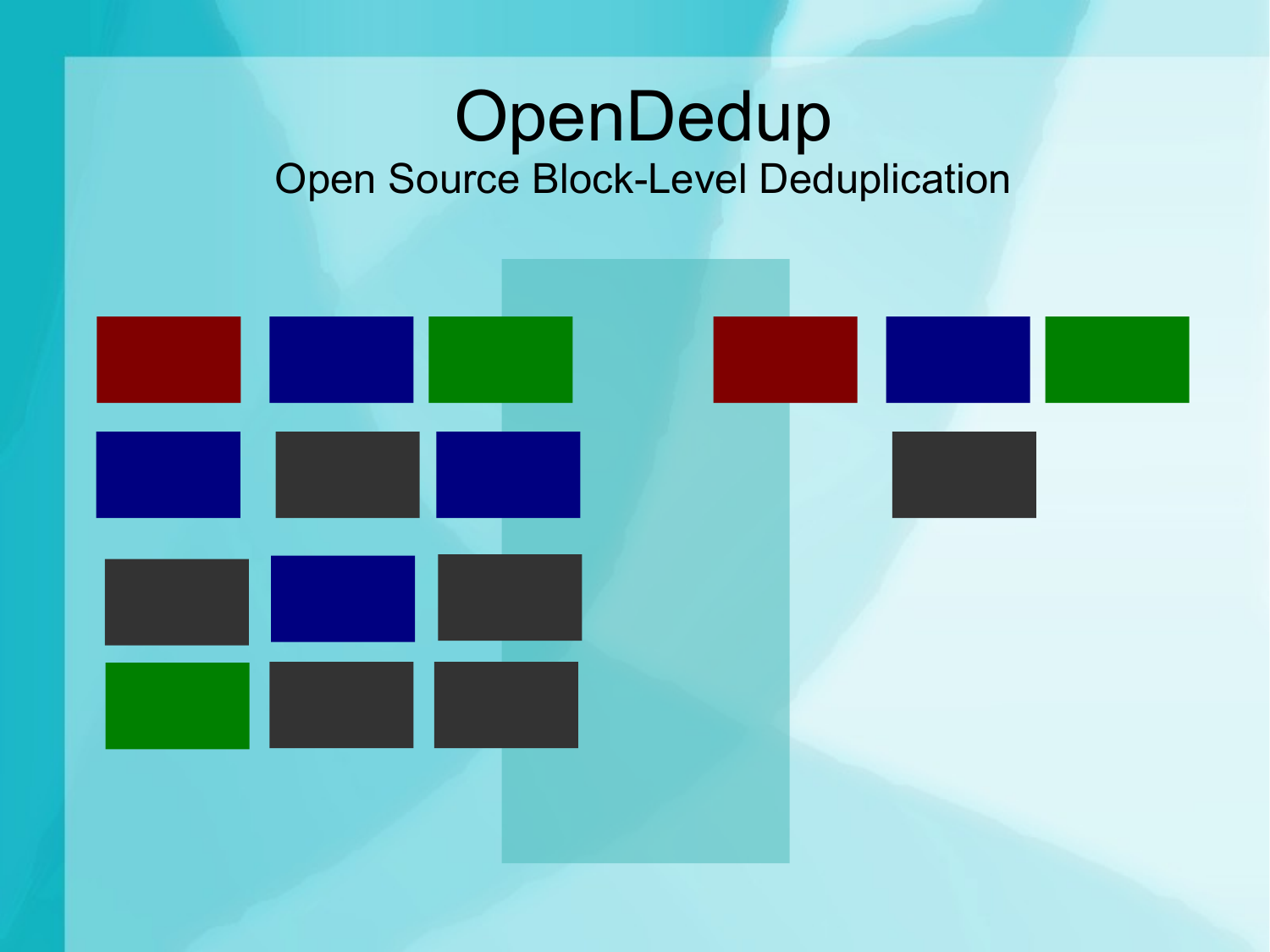# Copyright

© 2011 Adam Tauno Williams (awilliam@whitemice.org)

Permission is granted to copy, distribute and/or modify this document under the terms of the GNU Free Documentation License, Version 1.1 or any later version published by the Free Software Foundation with no Invariant Sections, no Front-Cover Texts, and no Back-Cover Texts. You may obtain a copy of the GNU Free Documentation License from the Free Software Foundation by visiting their Web site or by writing to: Free Software Foundation, Inc., 59 Temple Place - Suite 330, Boston, MA 02111-1307, USA.

If you find this document useful or further it's distribution we would appreciate you letting us know.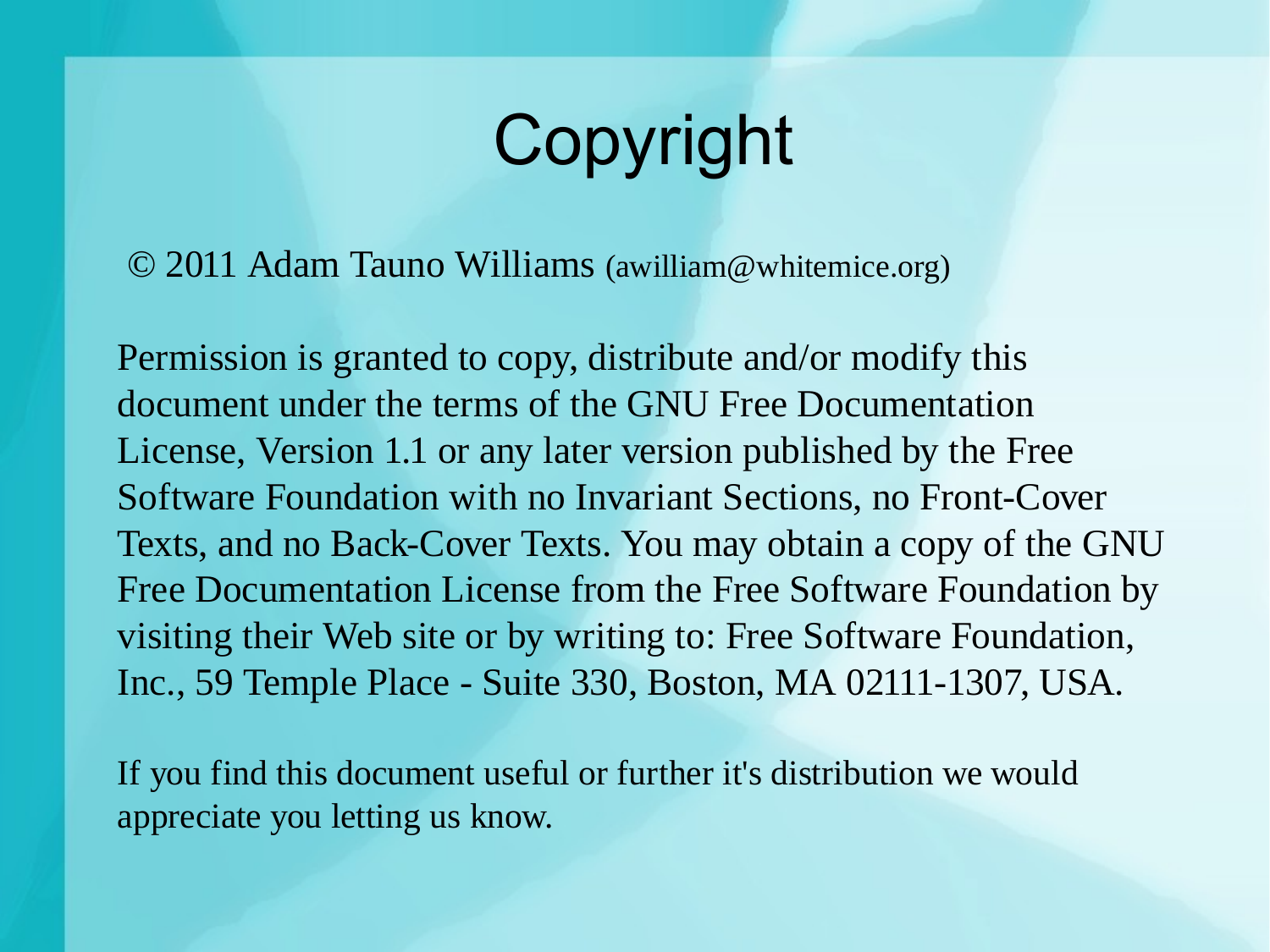#### The Proverb

"As storage becomes less and less expensive storage becomes more and more expensive." --unknown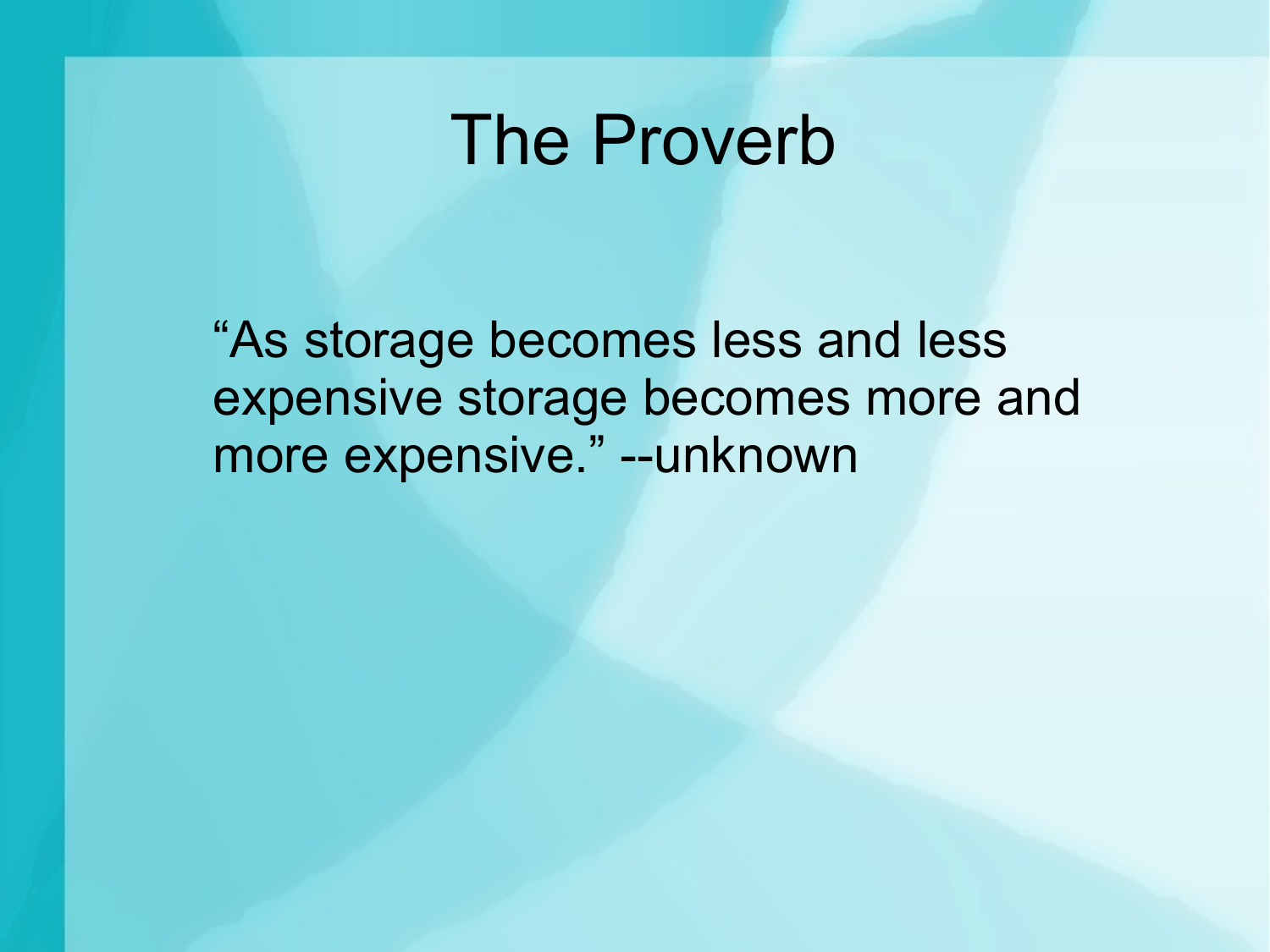# Ways To Shrink Data

- Single-Instance Store
	- rsync with –link-dest
	- Cyrus IMAP singleinstancestore
- Instance Compression
	- zip
	- gzip
	- bzip
	- $\cdot$  e[2/3]compr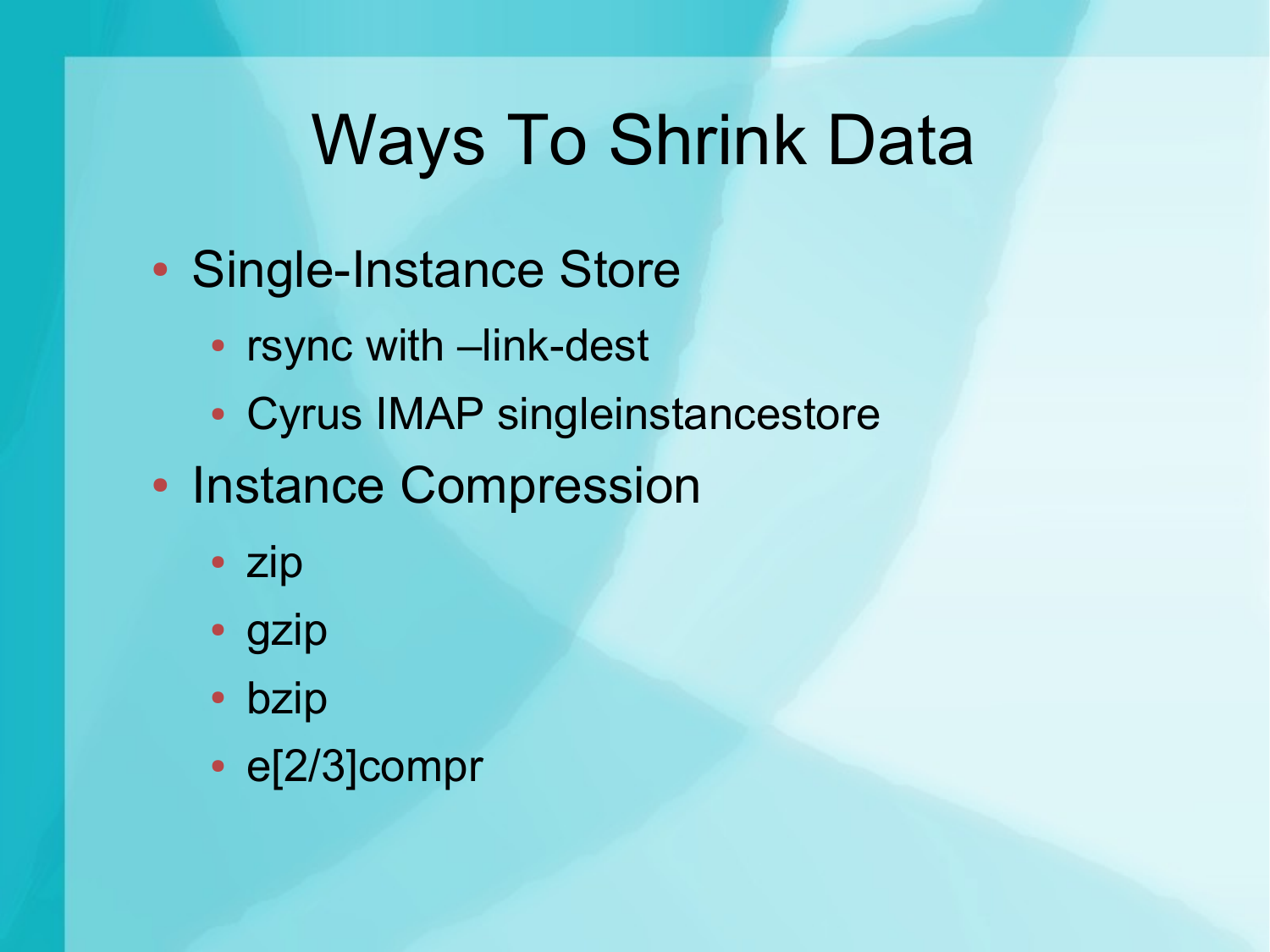## Traditional File-System

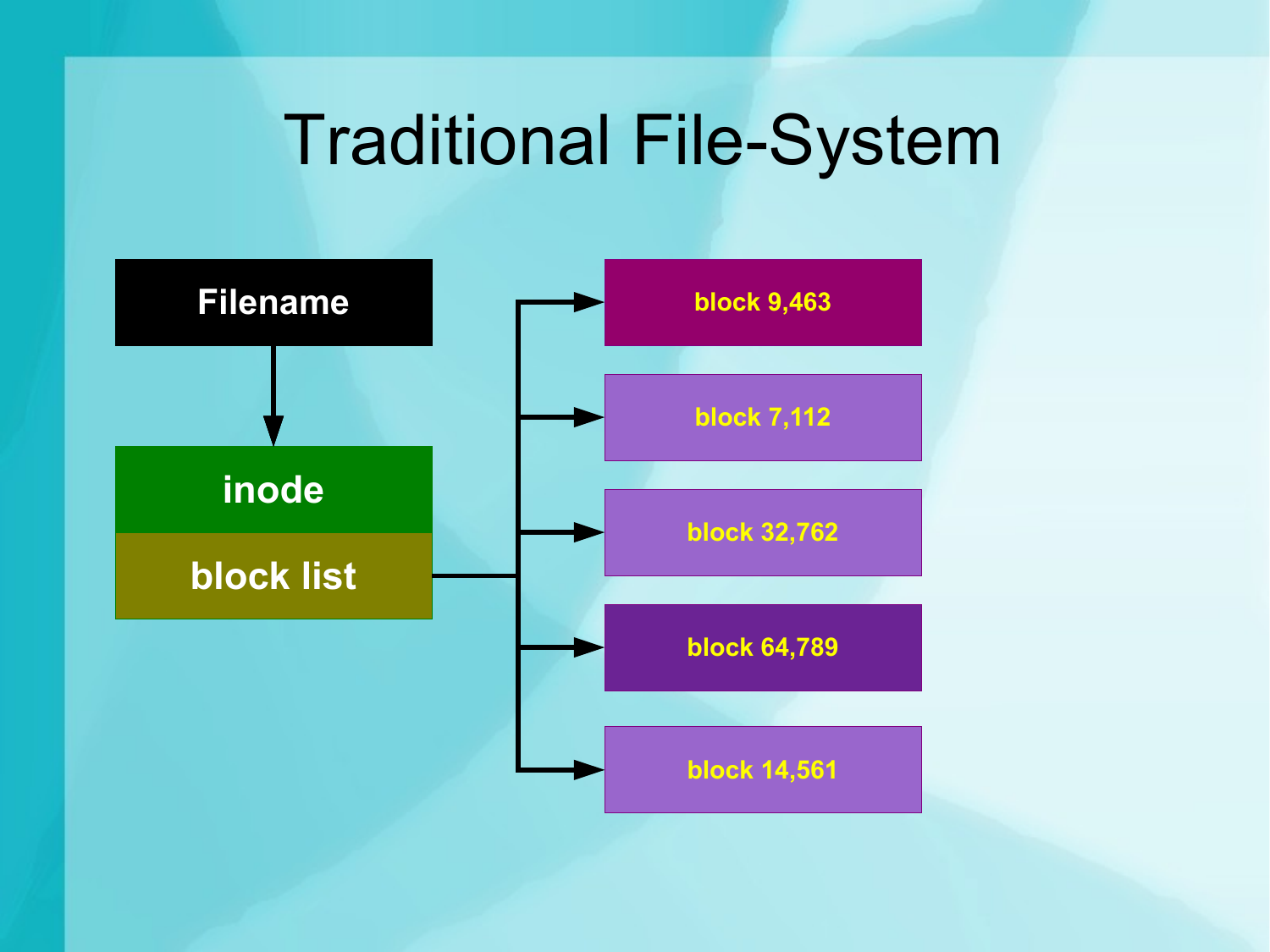#### Block Level Deduplication

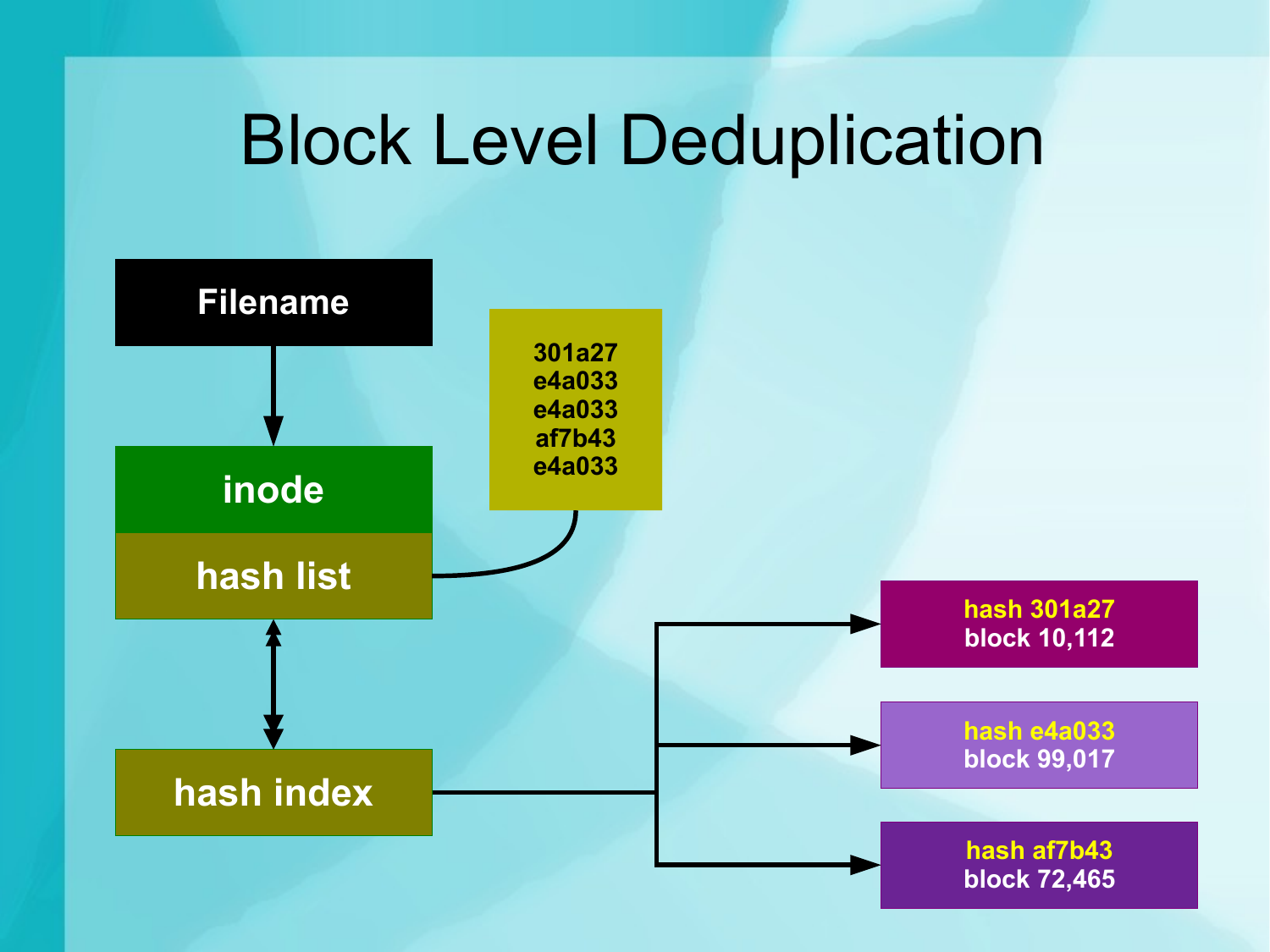#### Block-Level Deduplication

- Reduced Storage Requirements
- Little impact on read performance
	- May actually be faster
- Transparent write operations
	- Cost can be off-loaded from the host
- No file-system meta-data bloat
	- A problem with rsync –link-dest
- Efficient Replication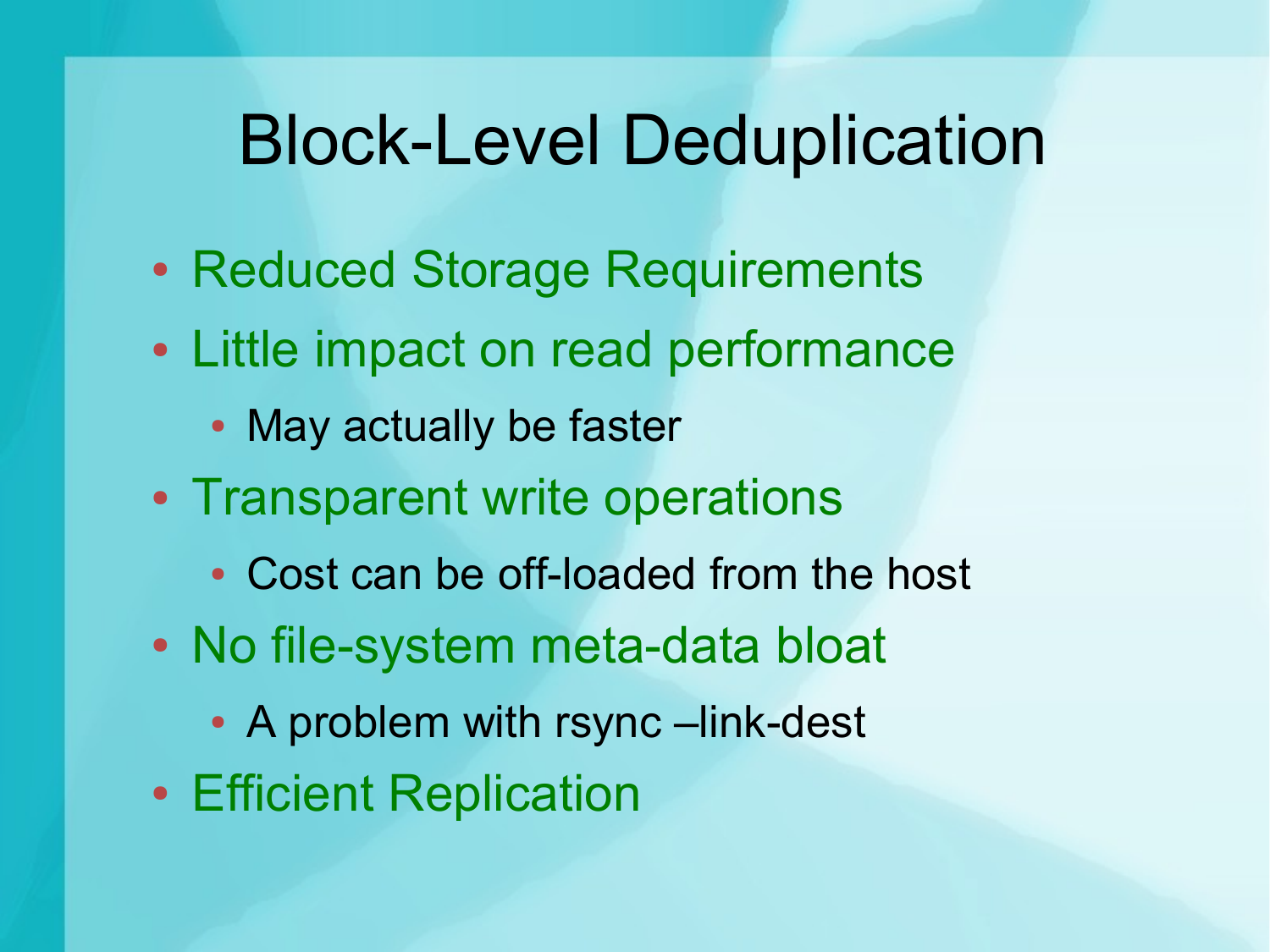#### Block-Level Deduplication

- Everything hangs on the index
	- Corrupt the index, loose everything.
- Recovery next to impossible
	- Disk images are even less coherent.
- Memory Intensive
	- Requires very large hash-tables.
- Some CPU cost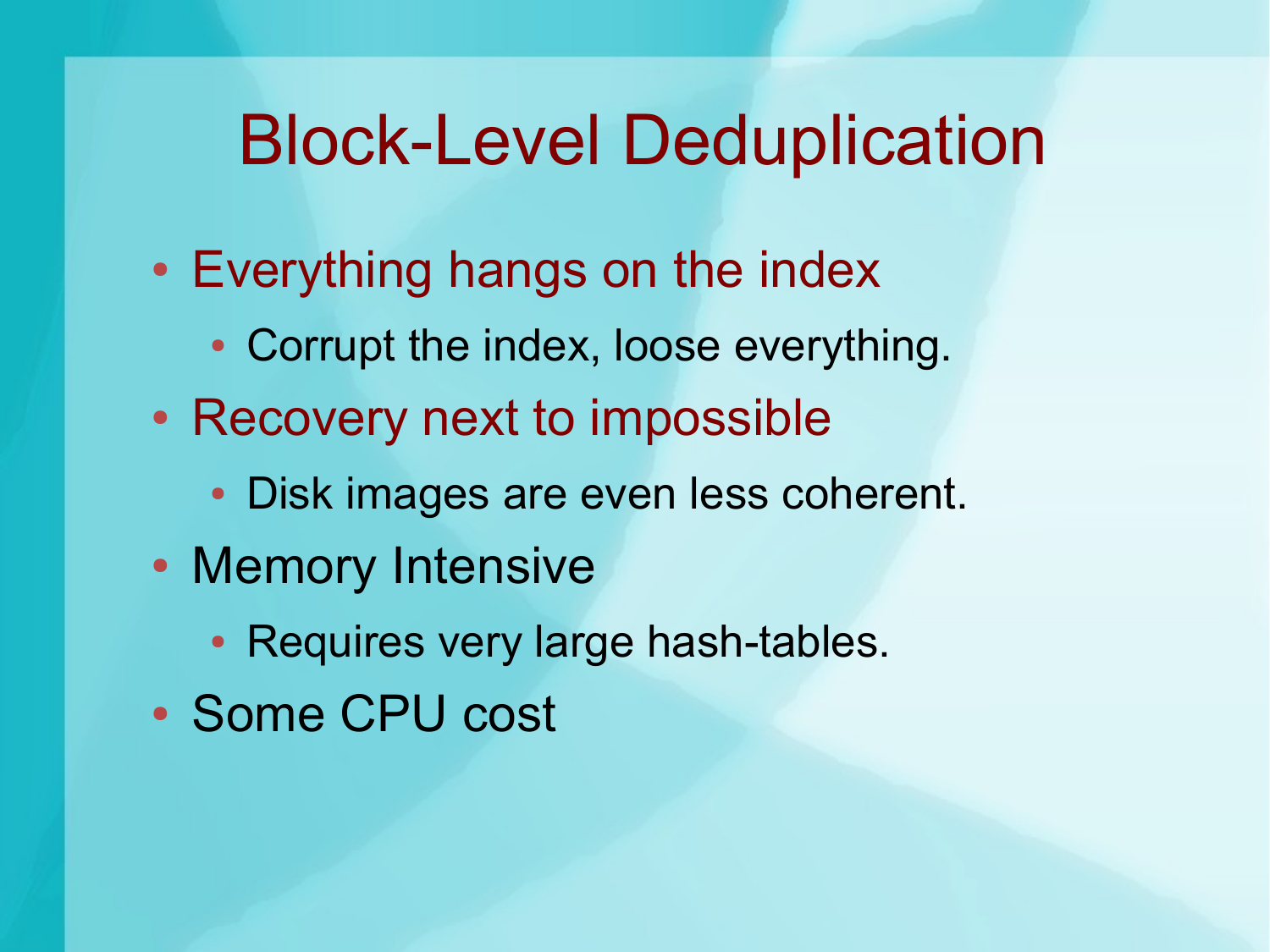# Types Of Data

- Things that de-duplicate well:
	- Backups
	- Virtual Disk Images (VMDKs)
	- Documents [doc/docx/odt/xls/ods/ppt/odp]
	- E-Mail
- Things that do not de-duplicate well:
	- Multimedia [music/video]
	- Compressed Images [JPEG/PNG/GIF]
	- Encrypted Data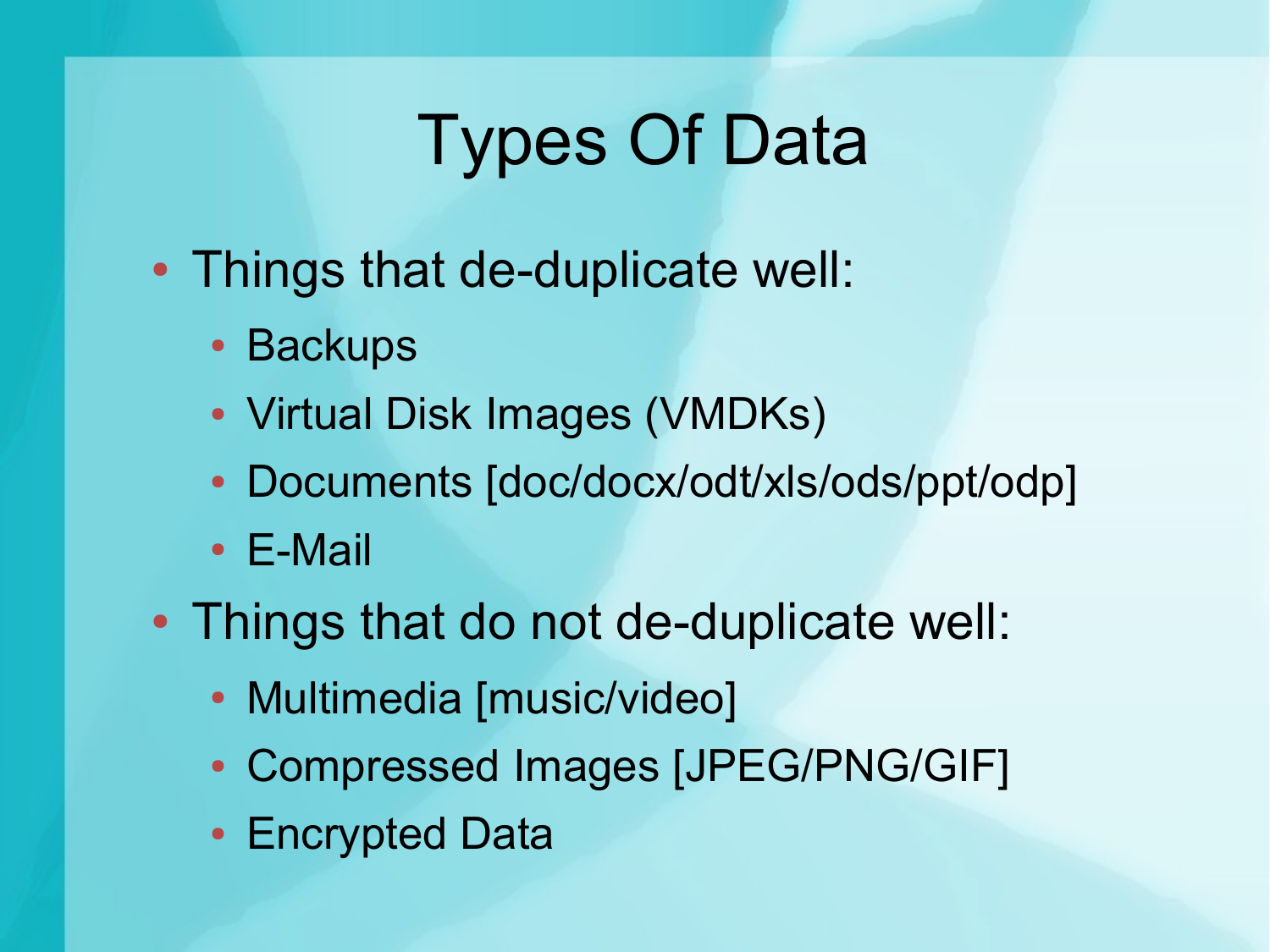# **OPENDEDUP**

- Also known as "SDFS"
- Supports volume replication
	- Distributed storage
	- RAIN
- Scalable
	- In excess of a petabyte of data
- File cloning
- Block sizes as small as 4K
- User space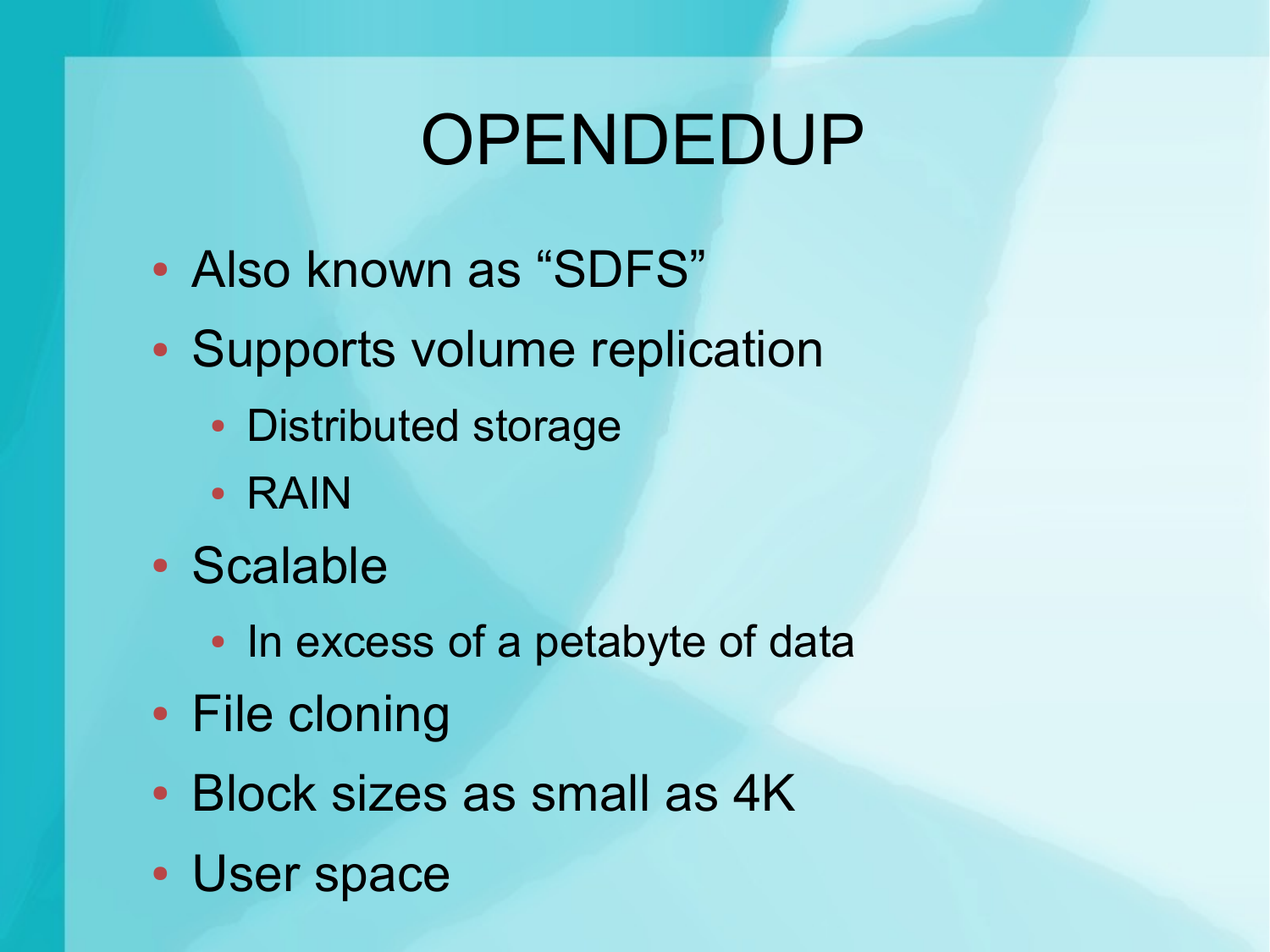# Requirements

- fuse 2.8 or greater
- Java 1.7
- attr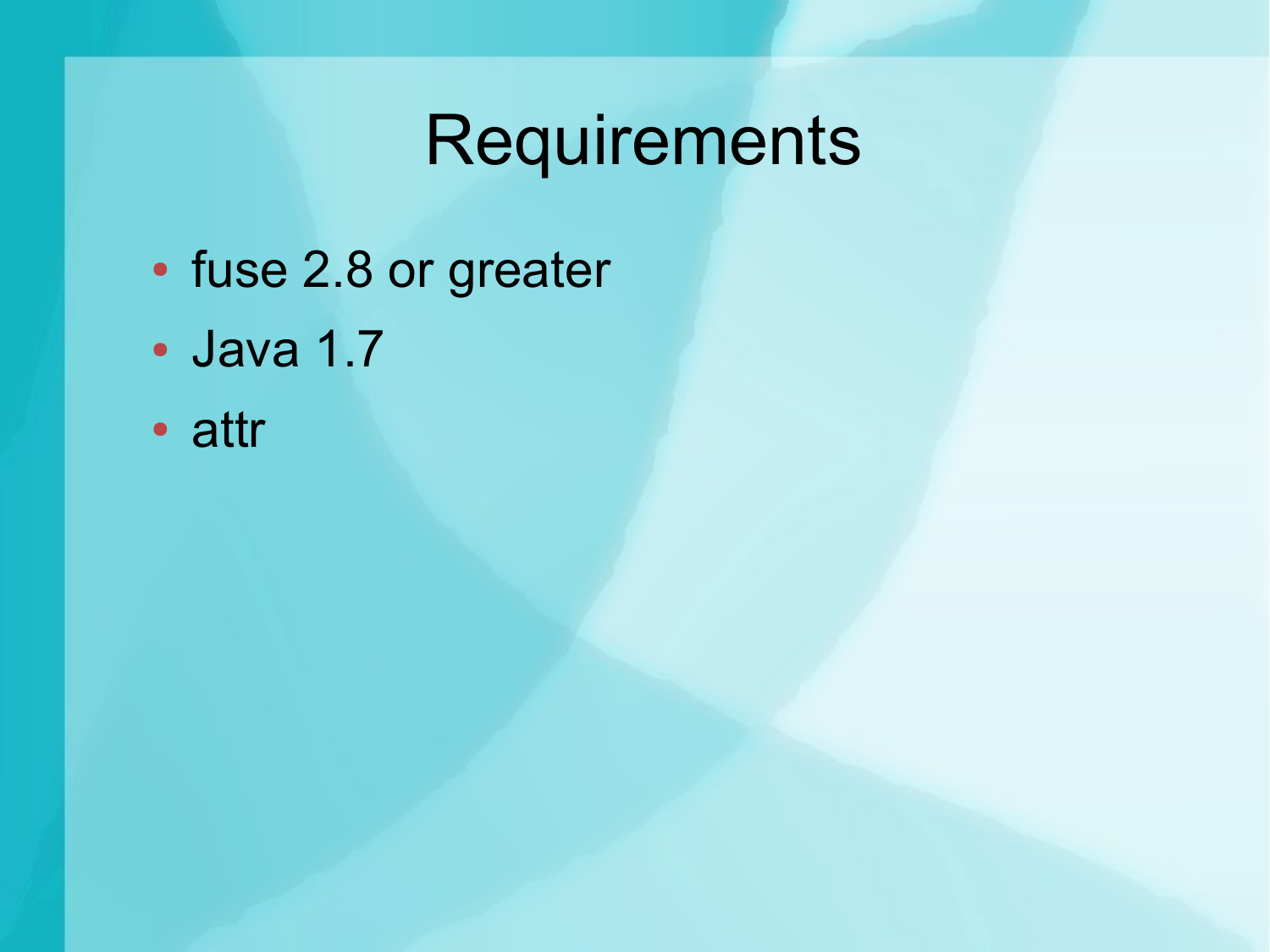## Install

ar -C /opt -xzvf /tmp/sdfs-1.0.7.tar.gz | mv /opt/sdfs-bin /opt/sdfs cd /opt/sdfs ar xzvf /tmp/jre-7-fcs-bin-b147-linux-x64-27\_jun\_2011.tar.gz ln -s jre1.7.0/ jre export JAVA\_HOME=/opt/sdfs/jre export PATH=/opt/sdfs/jre/bin:/opt/sdfs:\$PATH= export CLASSPATH=/opt/sdfs/lib tar -C /opt -xzvf /tmp/sdfs-1.0.7.tar.gz mv /opt/sdfs-bin /opt/sdfs cd /opt/sdfs tar xzvf /tmp/jre-7-fcs-bin-b147-linux-x64-27\_jun\_2011.tar.gz ln -s jre1.7.0/ jre export JAVA\_HOME=/opt/sdfs/jre export PATH=/opt/sdfs/jre/bin:/opt/sdfs:\$PATH export CLASSPATH=/opt/sdfs/lib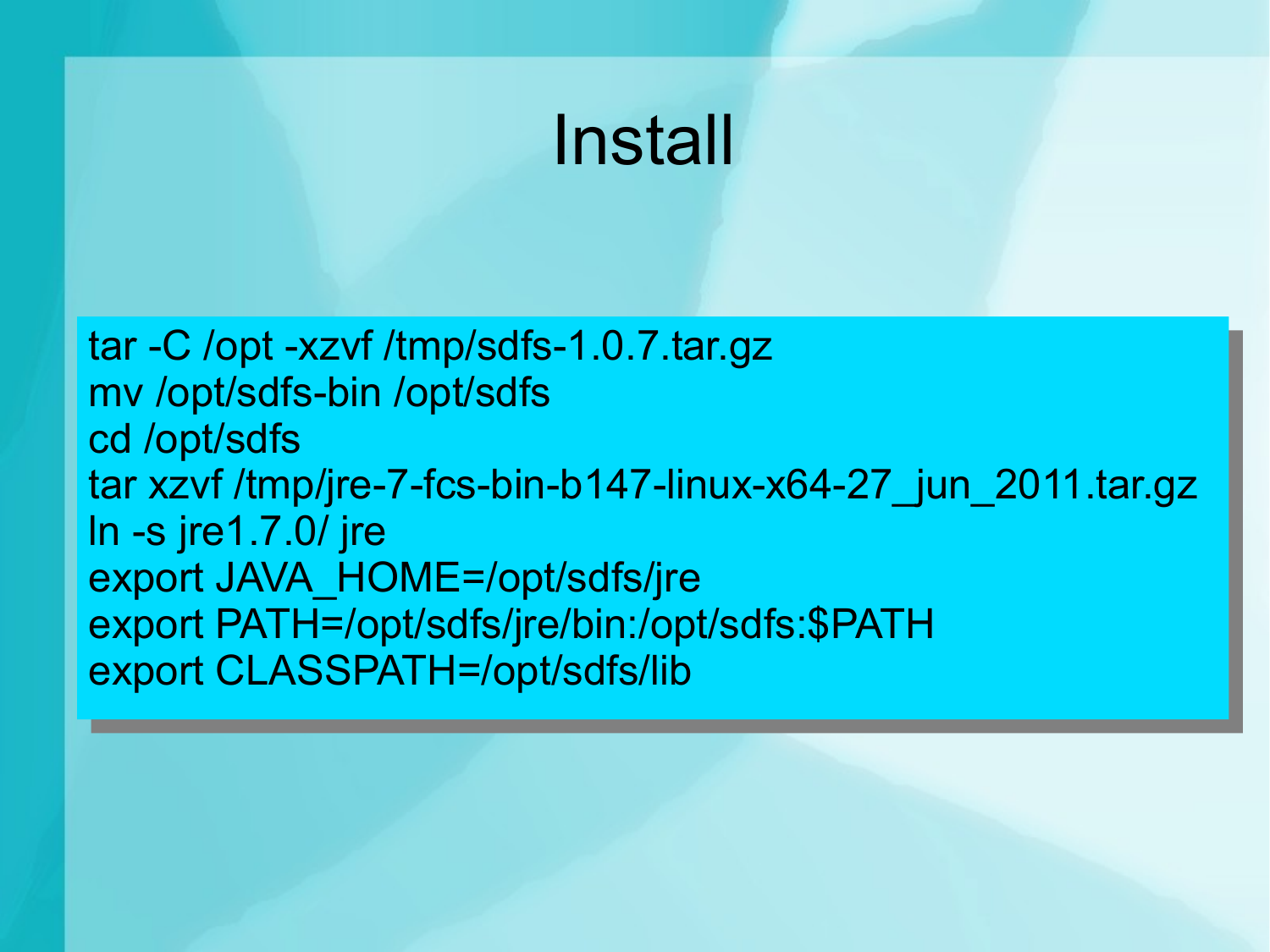#### Creating a local volume

nkfs.sdfs --volume-name=volume1 \ --volume-capacity=100GB \ --base-path=/srv/sdfs/volume1 \ -io-chunk-size 64 mkfs.sdfs --volume-name=volume1 \ --volume-capacity=100GB \ --base-path=/srv/sdfs/volume1 \ --io-chunk-size 64

> --base-path *<PATH>* --base-path *<PATH>*

- --chunk-store-data-location *<base-path/chunkstore/chunks>* --chunk-store-data-location *<base-path/chunkstore/chunks>*
- --dedup-db-store *<base-path/ddb>* --dedup-db-store *<base-path/ddb>*
- --chunk-store-encrypt *<true|false>* --chunk-store-encrypt *<true|false>*
- --chunk-store-local *<true|false>* --chunk-store-local *<true|false>*
- --io-chunk-size *<SIZE in kB; use 4 for VMDKs, defaults to 128>* --io-chunk-size *<SIZE in kB; use 4 for VMDKs, defaults to 128>*
- --volume-capacity *<SIZE [*MB*|*GB*|*TB*]>* --volume-capacity *<SIZE [*MB*|*GB*|*TB*]>*
- --volume-name *<STRING>* --volume-name *<STRING>*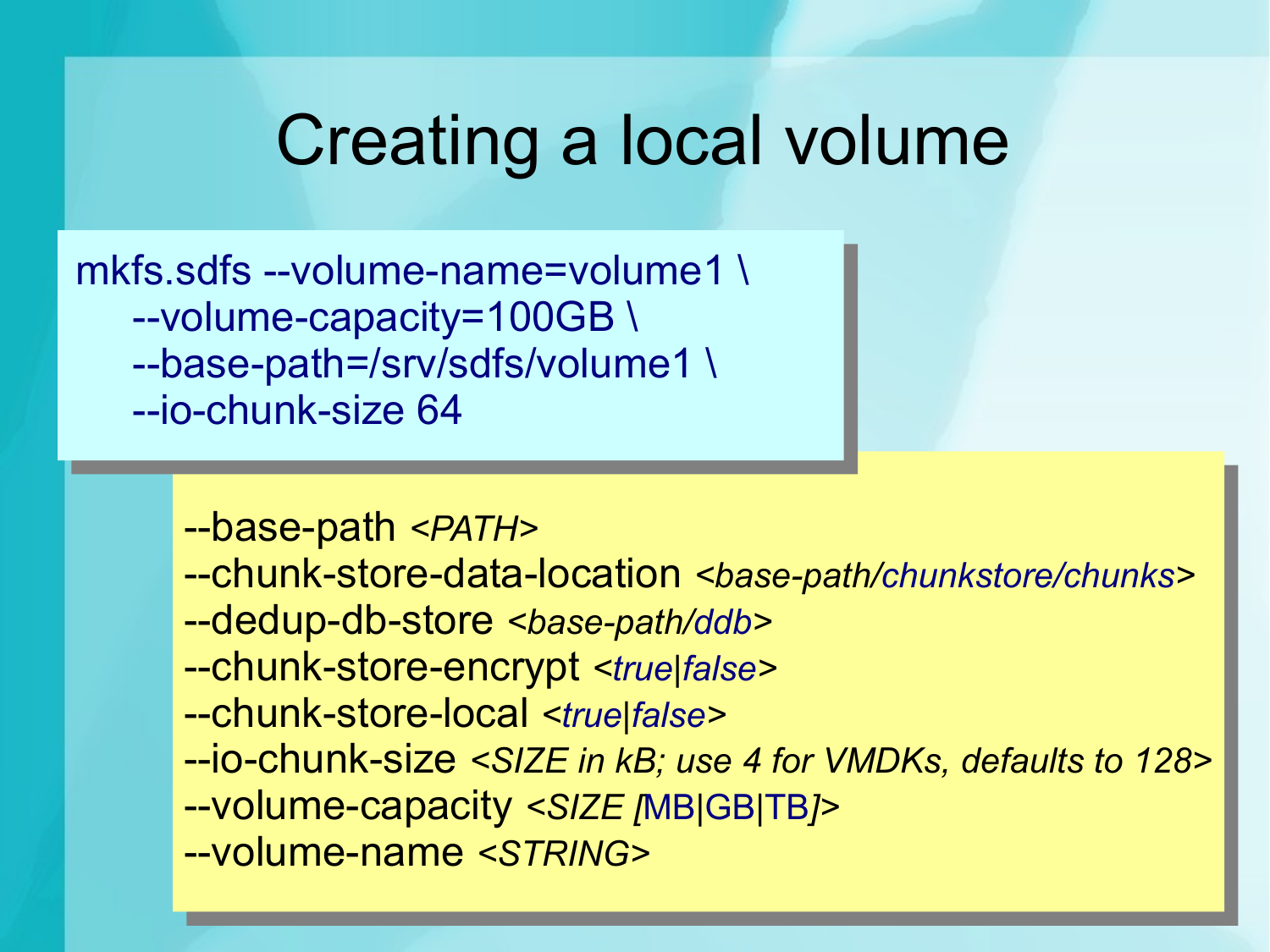#### Mounting a volume

\$ mount.sdfs -v volume1 -m /mnt1 Running SDFS Version 1.0.7 eading config file = /etc/sdfs/volume1-volume-cfg.xml \$ mount.sdfs -v volume1 -m /mnt1 Running SDFS Version 1.0.7 reading config file = /etc/sdfs/volume1-volume-cfg.xml

```
\overline{a} df -K
$ df -k
```

```
...
...
```
...

...

volume1-volume-cfg.xml 104857600 0 104857600 0% /mnt1 , time cp -pvR /vms/vista-100 . volume1-volume-cfg.xml 104857600 0 104857600 0% /mnt1 \$ time cp -pvR /vms/Vista-100 .

```
...
/vms/vista-100/Primary Disk 001-000004-s029.vmdk' -<mark>></mark> \\
 `./Vista-100/Primary Disk 001-000004-s029.vmdk'
...
`/vms/Vista-100/Primary Disk 001-000004-s029.vmdk' -> \
 `./Vista-100/Primary Disk 001-000004-s029.vmdk'
```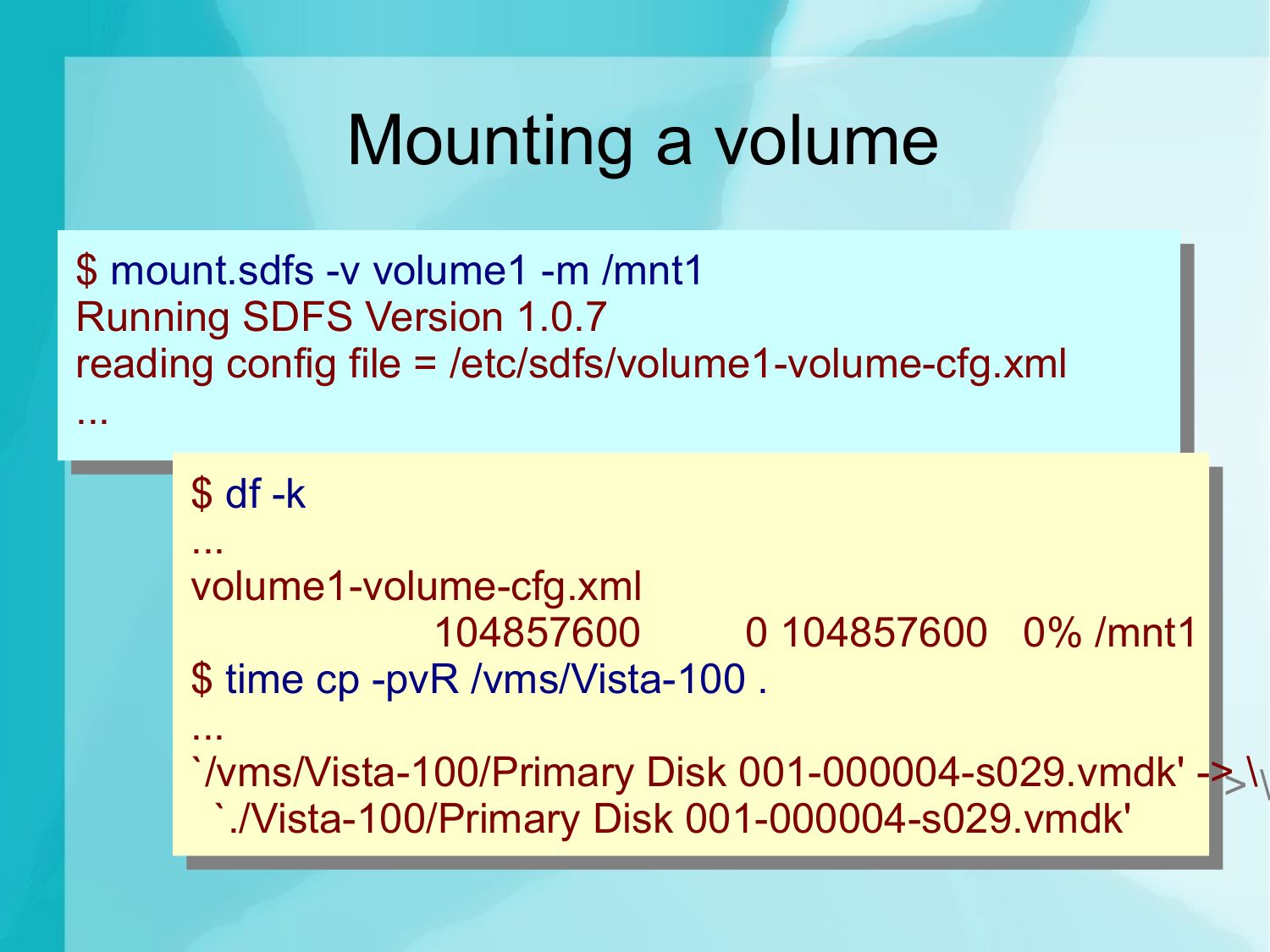#### Seeing the metadata

\$ getfattr -d "Primary Disk 001-s001.vmdk" # file: Primary Disk 001-s001.vmdk user.dse.maxsize="107898470400" user.dse.size="3519938560" user.sdfs.ActualBytesWritten="1,523,056,640" user.sdfs.BytesRead="0" user.sdfs.DuplicateData="15,925,248" user.sdfs.VMDK="false" user.sdfs.VirtualBytesWritten="1,538,981,888" user.sdfs.dedupAll="true" user.sdfs.dfGUID="c39f5c25-328a-456b-a329-77f... user.sdfs.file.isopen="true" user.sdfs.fileGUID="75f9e4f4-56a4-48b0-a3a4-a2... \$ getfattr -d "Primary Disk 001-s001.vmdk" # file: Primary Disk 001-s001.vmdk user.dse.maxsize="107898470400" user.dse.size="3519938560" user.sdfs.ActualBytesWritten="1,523,056,640" user.sdfs.BytesRead="0" user.sdfs.DuplicateData="15,925,248" user.sdfs.VMDK="false" user.sdfs.VirtualBytesWritten="1,538,981,888" user.sdfs.dedupAll="true" user.sdfs.dfGUID="c39f5c25-328a-456b-a329-77f... user.sdfs.file.isopen="true" user.sdfs.fileGUID="75f9e4f4-56a4-48b0-a3a4-a2...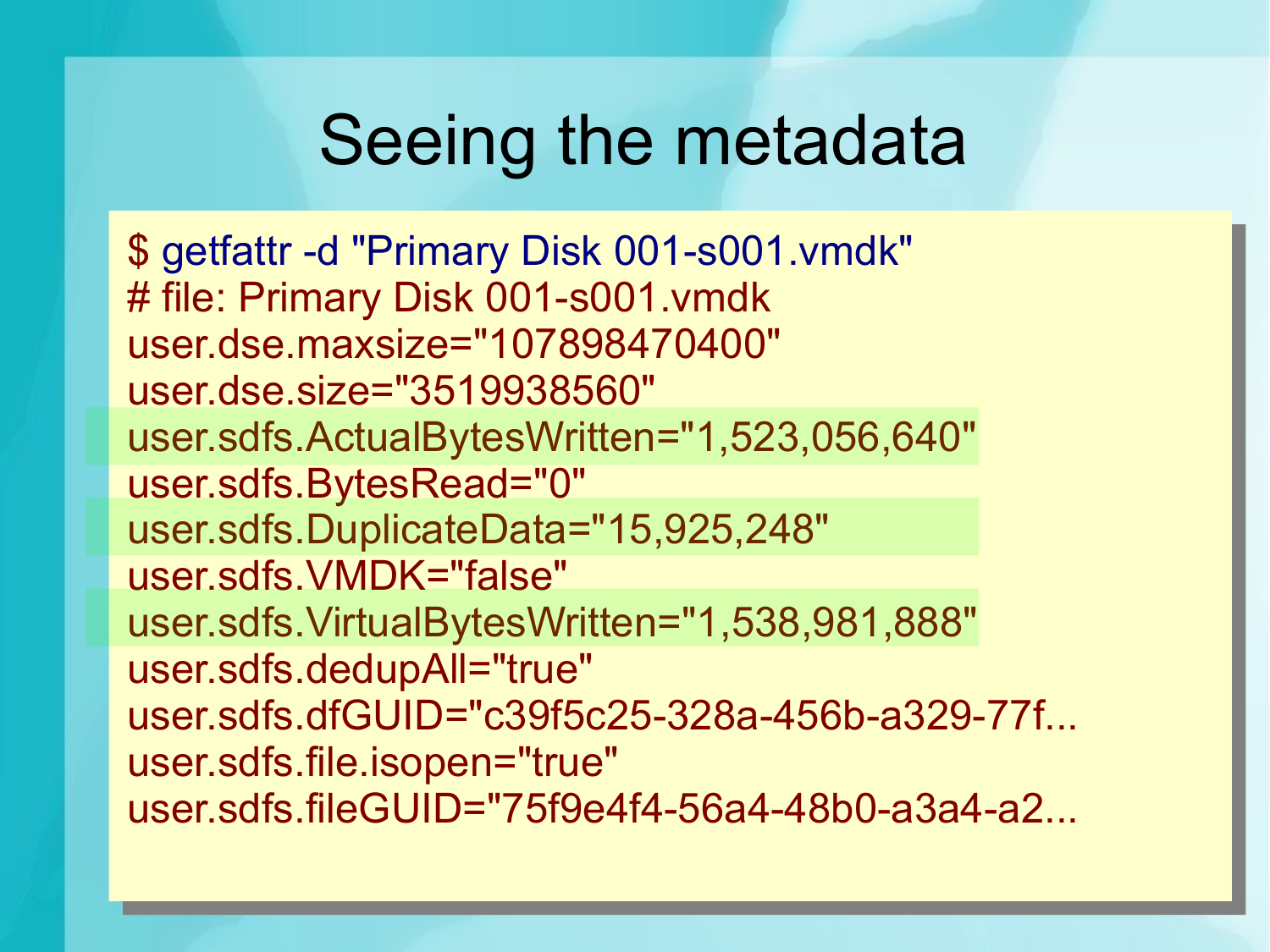#### Can we really use the metadata?

#!/usr/bin/env python mport xattr  $\epsilon = \text{open}(\text{7/mnt1/Vista-100/Primary Disk 001-000003-s045.vmdk})$  $z = x$ attr.xattr(f) or x, y in z.items():  $\frac{1}{2}$  print x, y #!/usr/bin/env python import xattr  $f = open('$ /mnt1/Vista-100/Primary Disk 001-000003-s045.vmdk $')$  $z = x$ attr.xattr(f) for x, y in z.items(): print x, y

….

user.sdfs.file.isopen false user.sdfs.ActualBytesWritten 0 user.sdfs.VirtualBytesWritten 131072 user.sdfs.BytesRead U user.sdfs.DuplicateData 131072 user.dse.size 11560353792 user.dse.maxsize 107898470400 user.sdfs.file.isopen false user.sdfs.ActualBytesWritten 0 user.sdfs.VirtualBytesWritten 131072 user.sdfs.BytesRead 0 user.sdfs.DuplicateData 131072 user.dse.size 11560353792 user.dse.maxsize 107898470400 ….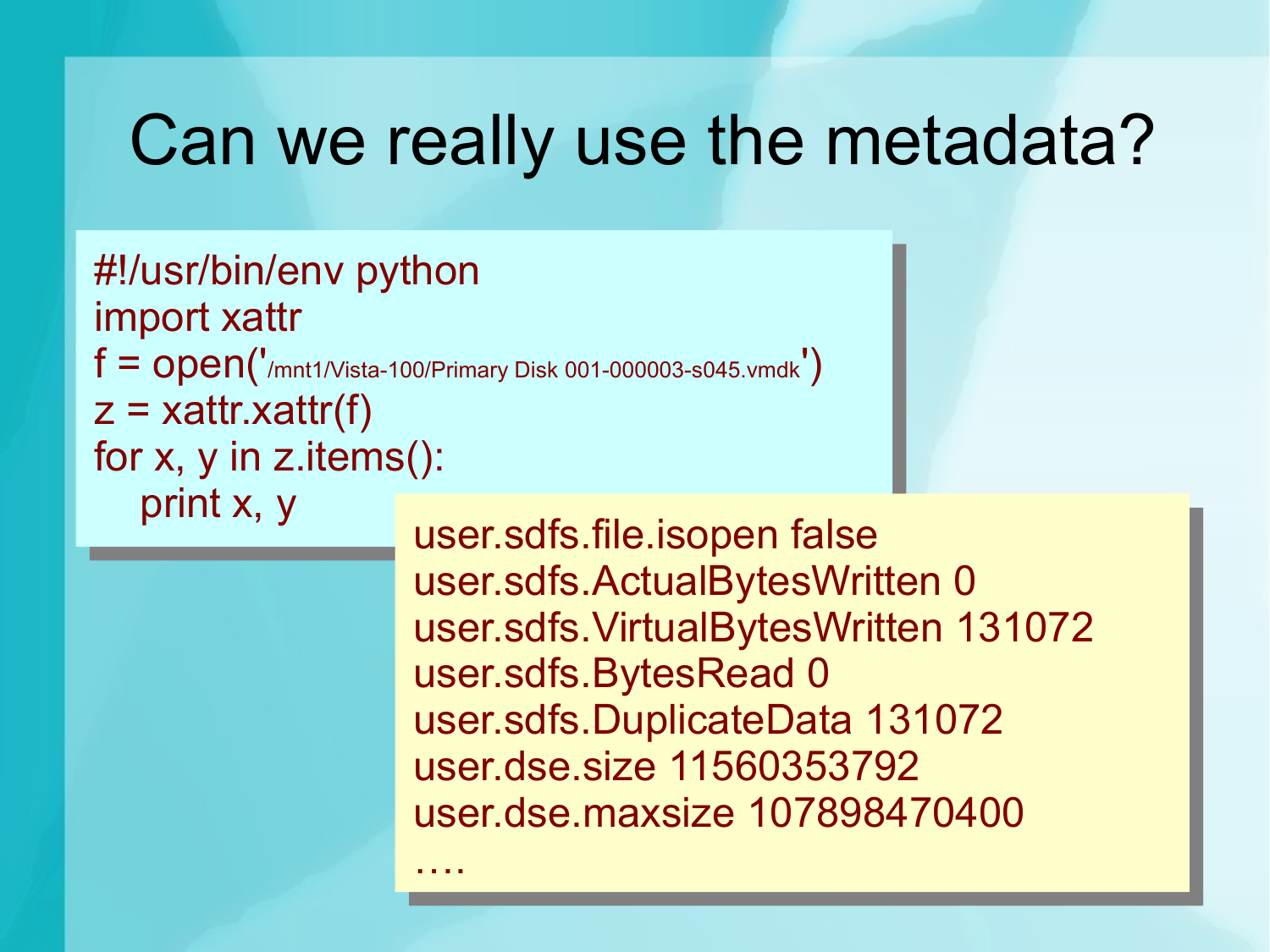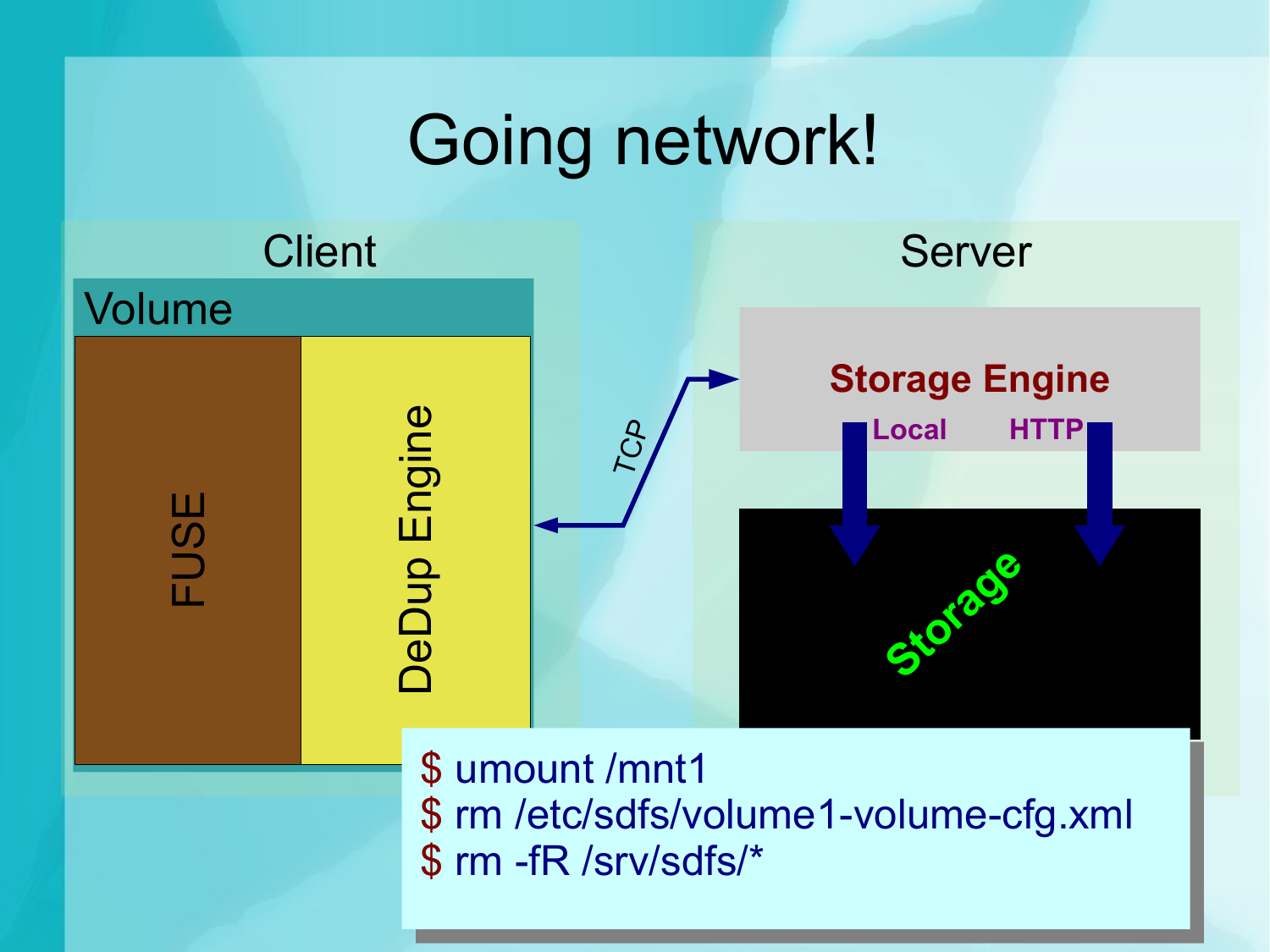#### /etc/sdfs/hashserver-config.xml

```
<chunk-server>
 <network port="2222" 
   hostname="0.0.0.0" 
use-udp="false"/>
 <locations 
   chunk-store="/srv/sdfs/dchunks/chunkstore/chunks" 
 hash-db-store="/srv/sdfs/ddb/hdb"/>
 <chunk-store pre-allocate="false" 
   chunk-gc-schedule="0 0 0/2 * * ?" 
   eviction-age="4" 
   allocation-size="161061273600" 
   page-size="4096" 
   read-ahead-pages="8"/>
</chunk-server>
<chunk-server>
<network port="2222"
  hostname="0.0.0.0" 
 use-udp="false"/>
 <locations 
  chunk-store="/srv/sdfs/dchunks/chunkstore/chunks" 
 hash-db-store="/srv/sdfs/ddb/hdb"/>
 <chunk-store pre-allocate="false" 
  chunk-gc-schedule="0 0 0/2 * * ?" 
  eviction-age="4" 
  allocation-size="161061273600" 
  page-size="4096" 
  read-ahead-pages="8"/>
</chunk-server>
```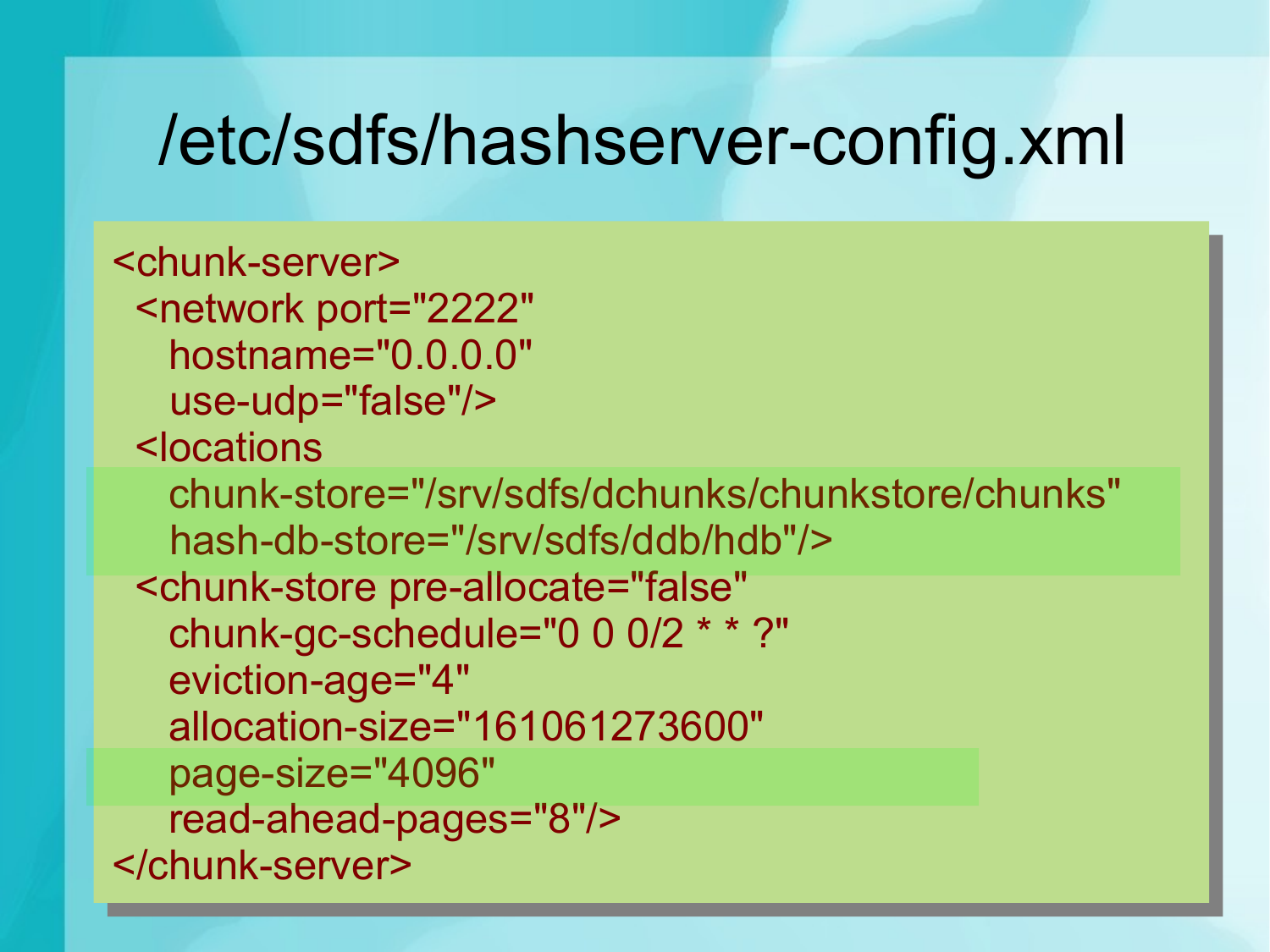#### Start Our Own Hash Server

\$ export JAVA\_HOME=/opt/sdfs/jre \$ export PATH=/opt/sdfs/jre/bin:/opt/sdfs:\$PATH \$ export CLASSPATH=/opt/sdfs/lib \$ startDSEService.sh /etc/sdfs/hashserver-config.xml \$ export JAVA\_HOME=/opt/sdfs/jre \$ export PATH=/opt/sdfs/jre/bin:/opt/sdfs:\$PATH \$ export CLASSPATH=/opt/sdfs/lib \$ startDSEService.sh /etc/sdfs/hashserver-config.xml

...

...

\$ netstat --listen --tcp --numeric –program tcp cp 0 0 :::2222 :::\* LISTEN 13414/java \$ netstat --listen --tcp --numeric –program ... tcp 0 0 :::2222 :::\* LISTEN 13414/java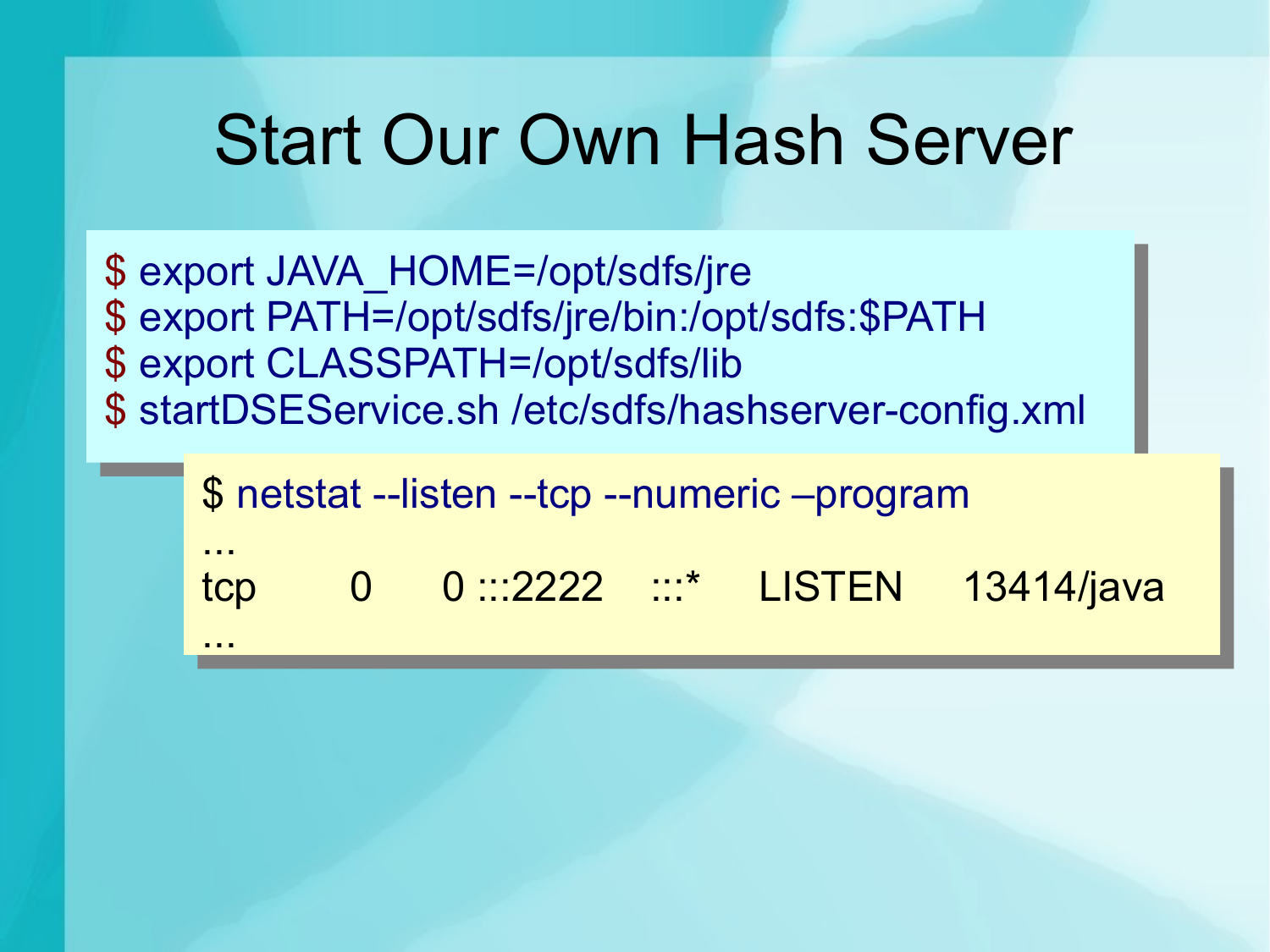#### Create a "remote" volume

\$ mkfs.sdfs --volume-name=volume1 \ --volume-capacity=100GB \ -io-chunk-size 4 \$ mkfs.sdfs --volume-name=volume1 \ --volume-capacity=100GB \ --io-chunk-size 4

#### •Edit /etc/sdfs/volume1-volume-cfg.xml • Change "enable" attribute of the "localchunkstore" element to "false"

<local-chunkstore allocation-size="107374182400" chunk-gc-schedule="0 0 0/4 \* \* ?" chunk-store="/opt/sdfs/volumes/volume1/chunkstore/chunks" chunk-store-dirtytimeout="1000" chunk-store-read-cache="5" chunkstoreclass="org.opendedup.sdfs.filestore.FileChunkStore" enabled="false" encrypt="false" encryption-key="q@98lYEN@mqb6jkj2pV9gZlzSv3@WsUHh4J" eviction-age="6" gcclass="org.opendedup.sdfs.filestore.gc.PFullGC" hash-dbstore="/opt/sdfs/volumes/volume1/chunkstore/hdb" pre-allocate="false" read-aheadpages="8"/>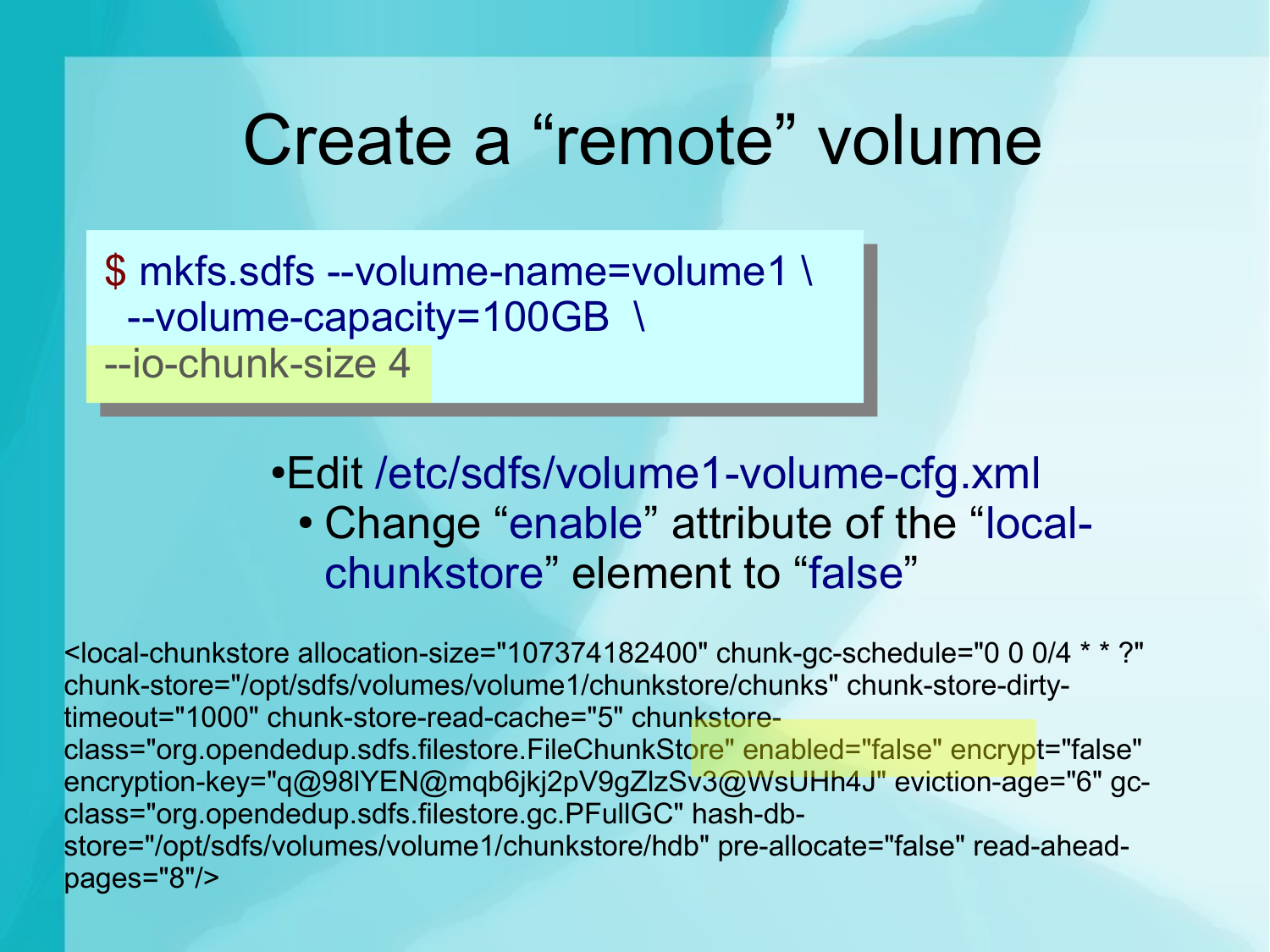#### /etc/sdfs/routing-config.xml

<routing-config><servers> <server name="server1" host="127.0.0.1" port="2222" enable-udp="false" compress="false" network-threads="8"/> <server name="server2" host="127.0.0.1" port="2222" enable-udp="false" compress="false" network-threads="8"/> </servers><chunks> <chunk name="00" server="server1"/> <chunk name="01" server="server1"/>  $\ddot{\phantom{a}}$ <chunk name="fe" server="server2"/> <routing-config><servers> <server name="server1" host="127.0.0.1" port="2222" enable-udp="false" compress="false" network-threads="8"/> <server name="server2" host="127.0.0.1" port="2222" enable-udp="false" compress="false" network-threads="8"/> </servers><chunks> <chunk name="00" server="server1"/> <chunk name="01" server="server1"/> … <chunk name="fe" server="server2"/> <chunk name="ff" server="server2"/>

```
<chunk name="ff" server="server2"/>
</chunks></routing-config>
</chunks></routing-config>
```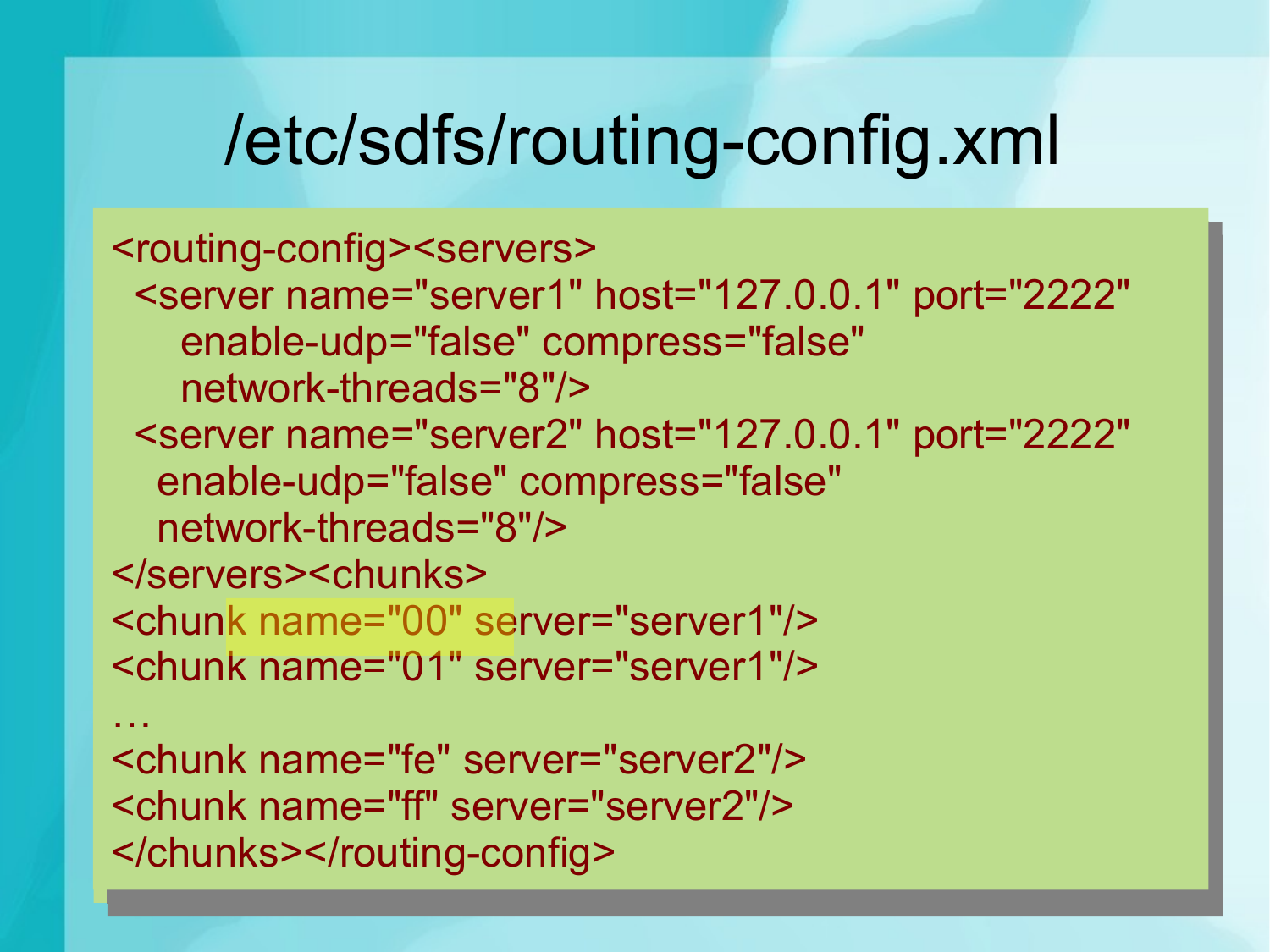#### Mount our remote store

\$ mount.sdfs -r /etc/sdfs/routing-config.xml \ -v volume1 -m /mnt1 \$ mount.sdfs -r /etc/sdfs/routing-config.xml \ -v volume1 -m /mnt1

> $\overline{a}$  df -K ... volume1-volume-cfg.xml 104857600 0 104857600 0% /mnt1 \$ cp -pvR /iso/Heretic2.iso /mnt1/Heretic2-1.iso \$ cp -pvR /iso/Heretic2.iso /mnt1/Heretic2-1.iso \$ df -k ... volume1-volume-cfg.xml 104857600 0 104857600 0% /mnt1 \$ cp -pvR /iso/Heretic2.iso /mnt1/Heretic2-1.iso \$ cp -pvR /iso/Heretic2.iso /mnt1/Heretic2-1.iso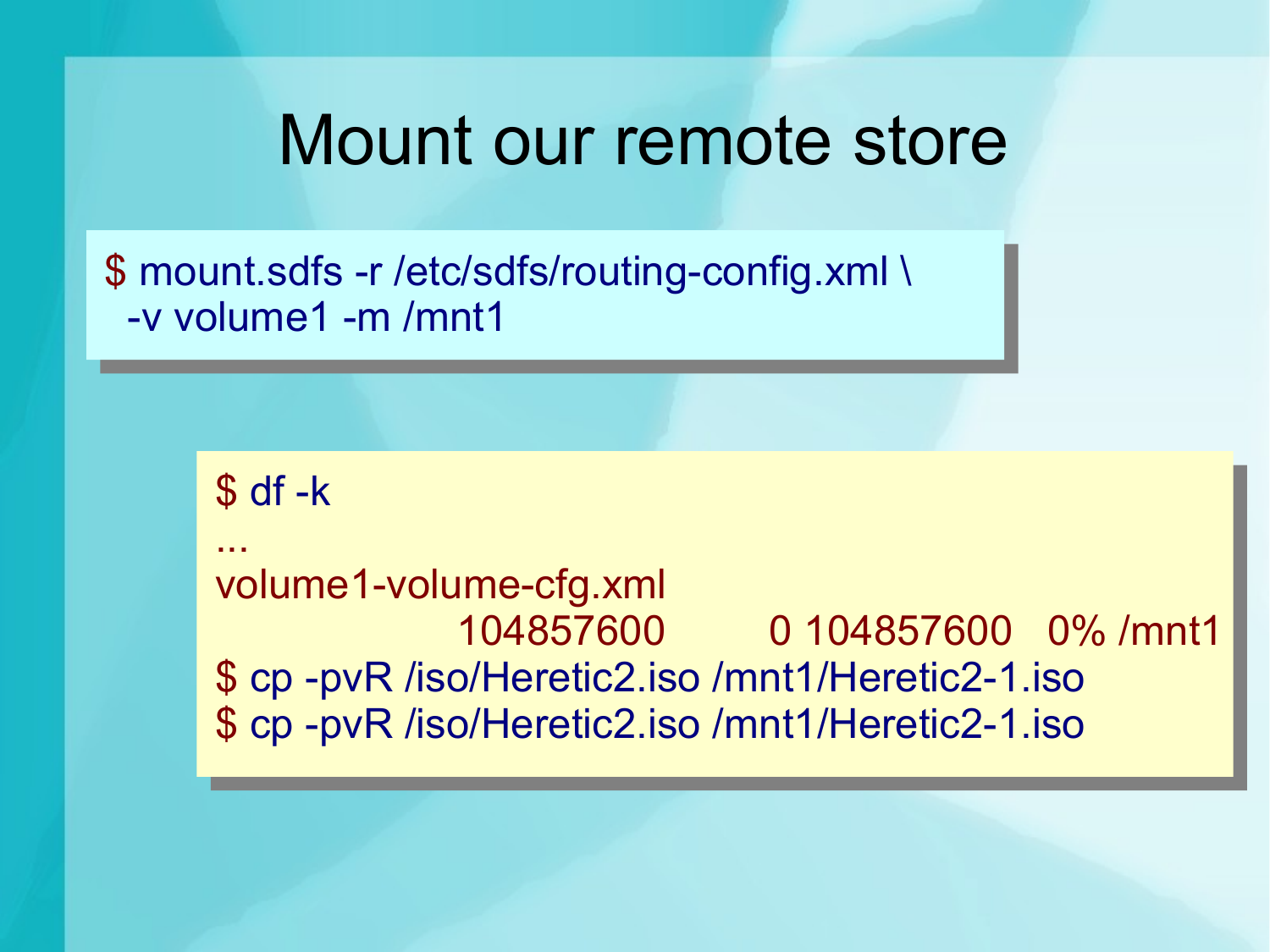#### Do we have two copies?

#### \$ getfattr -d /mnt1/Heretic2-1.iso \$ getfattr -d /mnt1/Heretic2-1.iso

...

...

… user.sdfs.ActualBytesWritten="242,933,760" user.sdfs.DuplicateData="335,872" user.sdfs.VirtualBytesWritten="243,269,632" … user.sdfs.ActualBytesWritten="242,933,760" user.sdfs.DuplicateData="335,872" user.sdfs.VirtualBytesWritten="243,269,632"

> \$ getfattr -d /mnt1/Heretic2-1.iso \$ getfattr -d /mnt1/Heretic2-1.iso

… user.sdfs.ActualBytesWritten="0" user.sdfs.DuplicateData="243,269,632" user.sdfs.VirtualBytesWritten="243,269,632" … user.sdfs.ActualBytesWritten="0" user.sdfs.DuplicateData="243,269,632" user.sdfs.VirtualBytesWritten="243,269,632"

... ...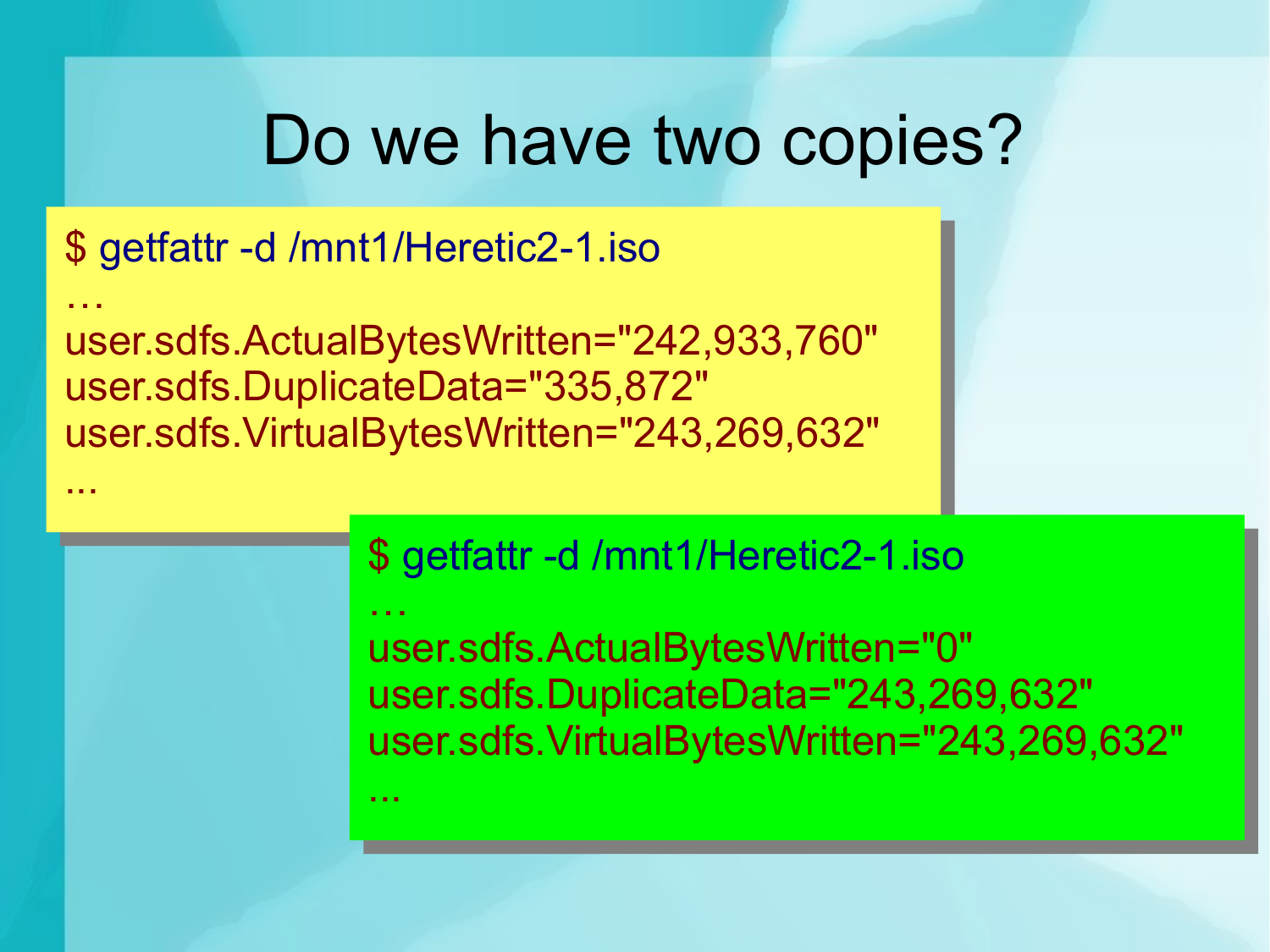#### The server's chunkstore

\$ cd /srv/sdfs \$ du -ks \* 10,670,192 dchunks 184,972 ddb \$ ls -l dchunks/chunkstore/chunks/ trw-r--r-- 10,915,586,048 Jul 27 17:11 chunks.chk \$ ls -l ddb/hdb/  $rw$ -r--r-- 189,210,598 Jul 27 17:11 hashstore-sdfs \$ cd /srv/sdfs \$ du -ks \* 10,670,192 dchunks 184,972 ddb \$ ls -l dchunks/chunkstore/chunks/ trw-r--r-- 10,915,586,048 Jul 27 17:11 chunks.chk \$ ls -l ddb/hdb/ -rw-r--r-- 189,210,598 Jul 27 17:11 hashstore-sdfs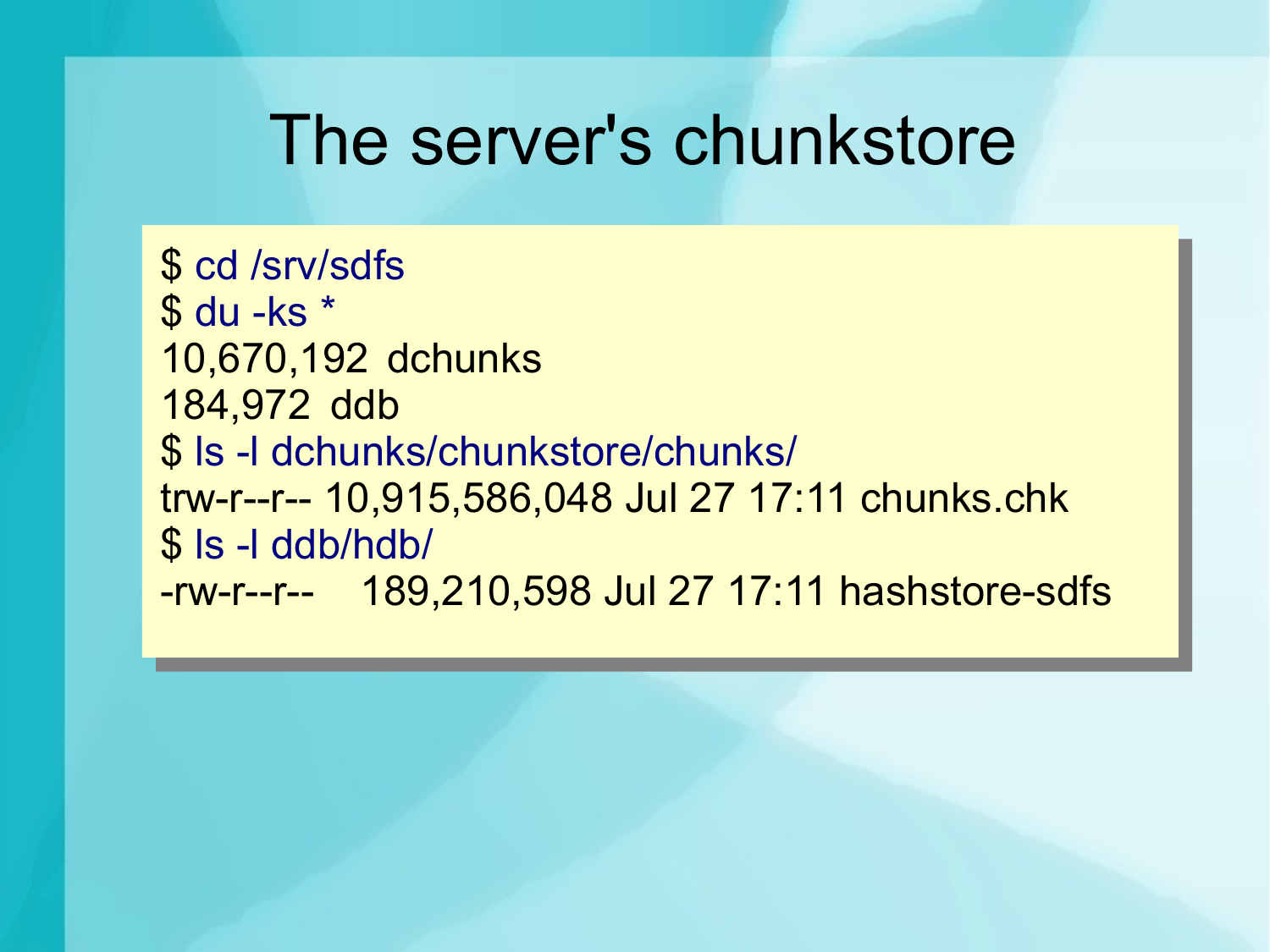#### **Recommendations**

- Memory
	- 2GB allocation OK for:
		- 200GB@4KB chunks
		- 6TB@128KB chunks
- 32TB of data at 128KB requires 8GB of RAM. 1TB @ 4KB equals the same 8GB.

- Edit mount.sdfs/startDSE.sh to increase
	- Change this: "*-Xmx2g*"
	- Each chunk requires 25bytes
	- *footprint* = (*volume* / *chunk-size*) \* 25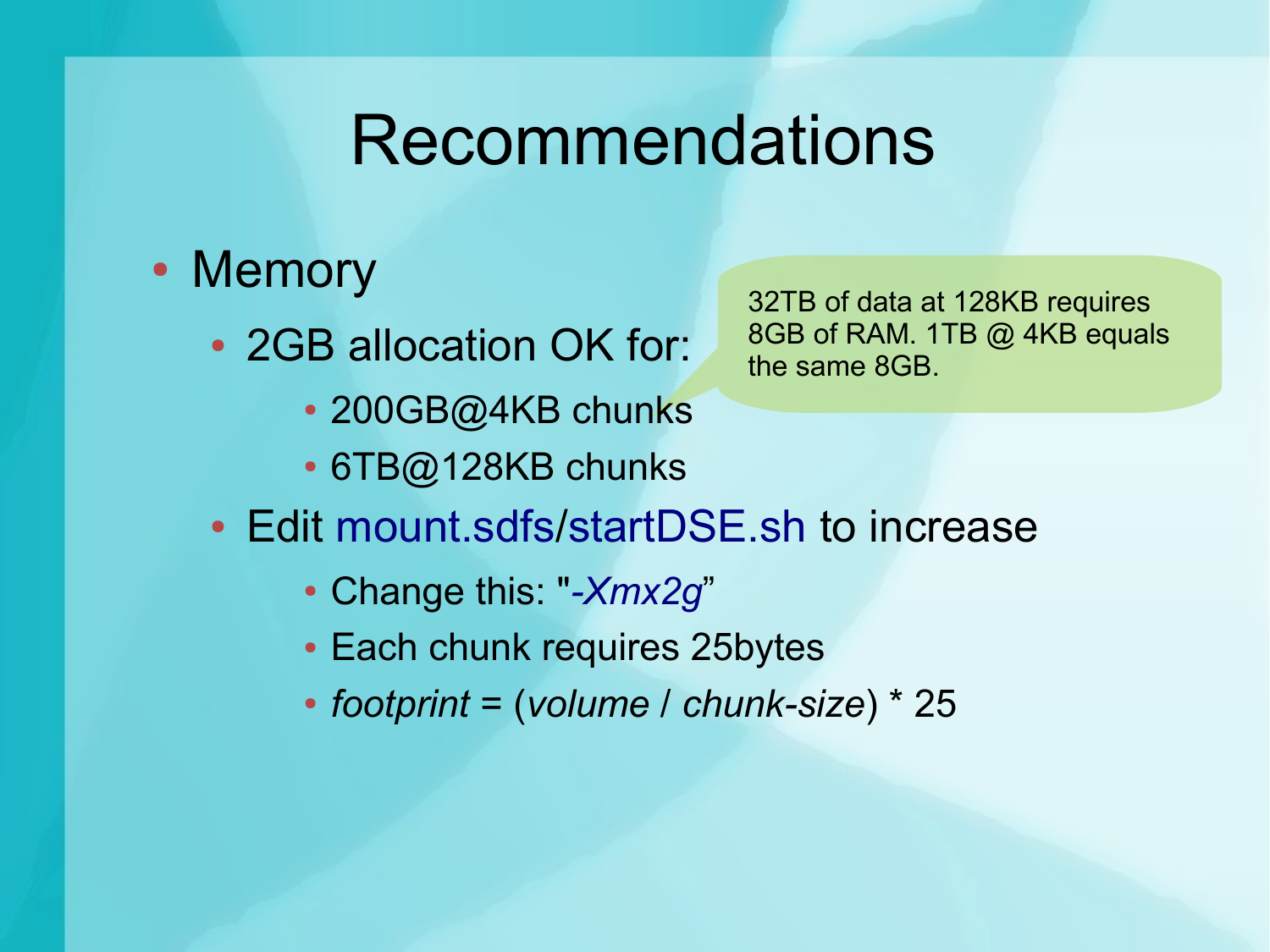#### Janitorial Jobs

- How do chunks gets eliminated?
	- FUSE tells the DSE what blocks are in use.
	- DSE checks for unclaimed blocks.
		- Every four hours.
		- For 8 hours upon mount.
	- Blocks unclaimed for 10 hours released.
	- Configuration options:
		- FUSE: claim-hash-schedule
		- DSE: chunk-gc-schedule
		- Both must be more frequent than eviction-age.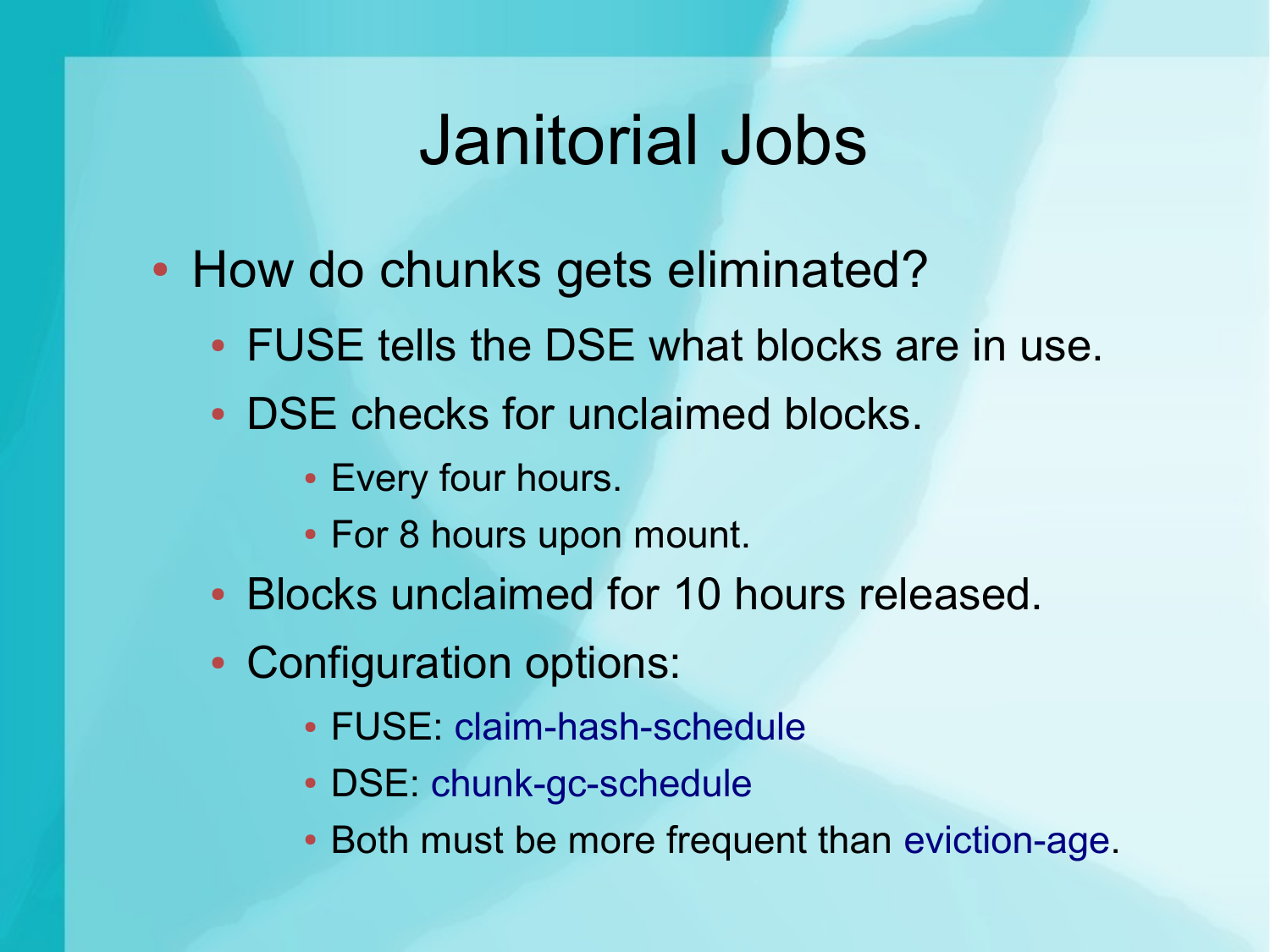# Calling the janitor

• A chunk-store cleaning can be manually requested.

> setfattr -n user.cmd.cleanstore \ -v 5555:15 /var/lib/pgsql \$ setfattr -n user.cmd.cleanstore \ -v 5555:15 /var/lib/pgsql Minutess of the Minutes of the Minutes of the Minutes of the Minutes of the Minutes of the Minutes of the Minutes of the Minutes of the Minutes of the Minutes of the Minutes of the Minutes of the Minutes of

• Many parameters can be tweaked via setfattr.

Mount Point

• Deduplication can be disabled on specific files.

\$ setfattr -n user.cmd.dedupAll \ -v 556:false *<path to file>* \$ setfattr -n user.cmd.dedupAll \ -v 556:false *<path to file>*